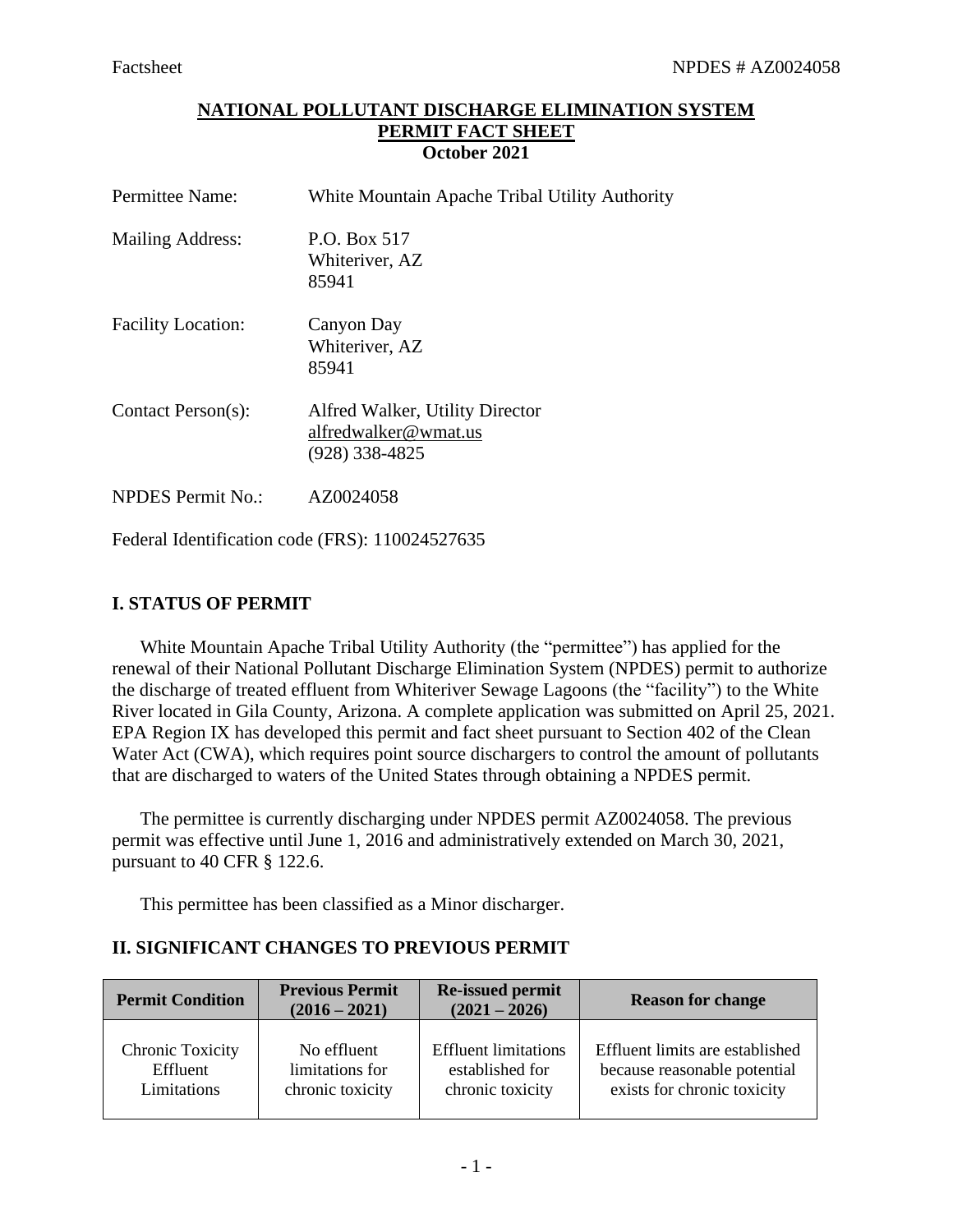| Sample Type for<br>Turbidity                                       | Sample type was<br>grab                  | Sample type is<br>composite                 | Required sample types are<br>specified at 40 CFR Part 136               |
|--------------------------------------------------------------------|------------------------------------------|---------------------------------------------|-------------------------------------------------------------------------|
| Sample Type for<br>Total Ammonia (as<br>N) and Dissolved<br>Oxygen | Sample type was<br>composite             | Sample type is grab                         | Required sample types are<br>specified at 40 CFR Part 136               |
| Units for mass-<br>based BOD and<br>TSS effluent limits            | Mass-based limits<br>expressed as kg/day | Mass-based limits<br>expressed as lbs/day   | lbs/day is a more commonly<br>used for expressing mass-based<br>limits. |
| Monitoring for<br>metals, hardness,<br>and cyanide                 | Monitoring not<br>required               | Monitoring required<br>once per permit term | Information gathering about<br>possible pollutants within<br>discharge. |

## **III. GENERAL DESCRIPTION OF FACILITY**

Whiteriver Sewage Lagoons is located on tribal lands within the Forte Apache Reservation. The facility serves a total population of approximately 12,000 people, and receives wastewater from the nearby towns of Whiteriver, East Fork, and Canyon Day. The facility does not receive any significant contributions from industrial facilities.

The facility has a design flow of 0.7 million gallons per day (MGD). Last year, the annual average flow rate was approximately 0.6 MGD, with a maximum daily flow rate of 1.04 MGD.

The facility treats wastewater in a series of six facultative ponds which provide the equivalent to secondary level of treatment, as defined under 40 CFR § 133.105. Wastewater entering the facility is fed through a bar screen, and then half is pumped into lagoon 1 (followed by lagoon 2 and 3) and half is pumped into lagoon 4 (followed by lagoon 5 and 6). After wastewater passes through three lagoons, it is combined and flows to lagoon 7. The effluent is disinfected using UV disinfection, and discharged from Outfall 001 located at 33º 46' 04.98" N Latitude and 110º 02' 57.50" W Longitude in Gila county, Arizona.

The facility is not equipped with sludge processing equipment. The facultative ponds include integrated fermentation pits, which degrade biosolids and minimize the need for sludge removal; thus, there is no need for biosolids removal plan. Solids from the bar screens are disposed of offsite.

# **IV. DESCRIPTION OF RECEIVING WATER**

Discharge from Outfall 001 flows into an unnamed stream, which runs approximately 2,000 feet to the White River, a water of the United States. The White River is a 16-mile long perennial tributary to the Salt River that lies entirely within the Fort Apache Indian Reservation.

White Mountain Apache Tribe of the Fort Apache Indian Reservation has adopted water quality standards, which include designated uses and water quality criteria for White River. The currently applicable water quality standards were approved on September 27, 2001.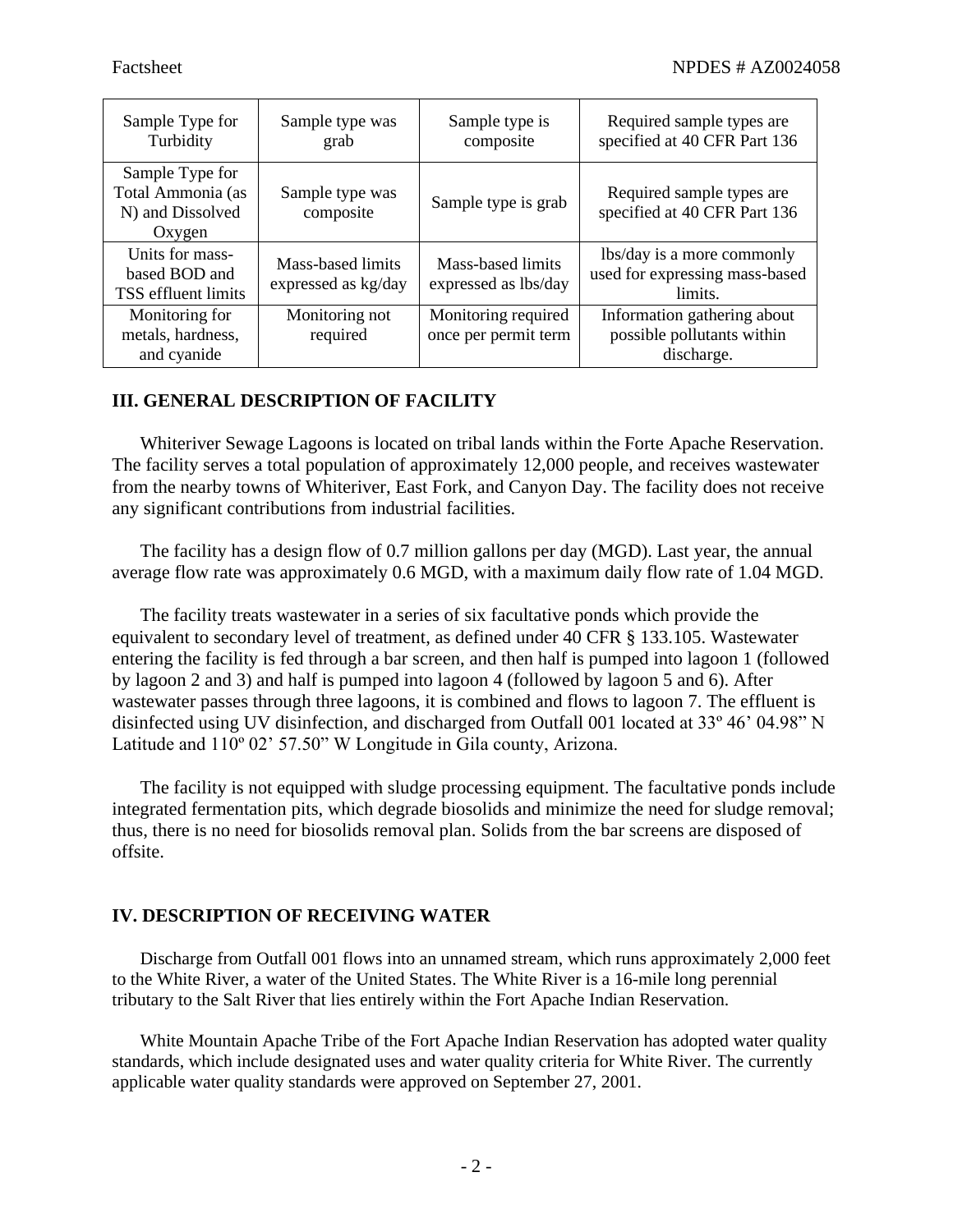There are no know impairments or applicable TMDLs for the White River.

# **V. DESCRIPTION OF DISCHARGE**

Table 1 shows data related to discharge from Outfall 001 based on permittee's NPDES discharge monitoring reports (DMRs). More information is available on Enforcement and Compliance History Online (ECHO) at https://echo.epa.gov/detailed-facilityreport?fid=110024527635.

Pollutants believed to be absent or never detected in the effluent are not included. The data show elevated concentrations of ammonia, BOD<sub>5</sub> (mg/L, kg/day, and percent removal), total suspended solids (mg/L, kg/day, and percent removal), nitrate (as N), *E. Coli*, and turbidity. Additionally, the data show elevated pH and low concentrations of DO. All exceedances are discussed further in Part VI.B.4.

| <b>Parameter</b>                        | Units $(1)$        | 2016 - 2021 Permit Effluent<br>Limitations                |                           |                                  | <b>Effluent Data</b>                     |                       |                                                         |                             |
|-----------------------------------------|--------------------|-----------------------------------------------------------|---------------------------|----------------------------------|------------------------------------------|-----------------------|---------------------------------------------------------|-----------------------------|
|                                         |                    | Average<br><b>Monthly</b>                                 | Average<br>Weekly         | <b>Maximum</b><br><b>Daily</b>   | <b>Highest Average</b><br><b>Monthly</b> | <b>Highest</b>        | <b>Highest</b><br><b>Average Weekly   Maximum Daily</b> | Number of<br><b>Samples</b> |
| <b>Flow Rate</b>                        | <b>MGD</b>         | (5)                                                       | $\overline{a}$            | (5)                              | 1.01                                     | $-$                   | 1.04                                                    | 54                          |
| Temperature                             | $\rm ^{\circ}C$    | (5)                                                       | $-$                       | 32.2                             | 30.9                                     | --                    | 30.9                                                    | 52                          |
| Ammonia<br>(as N)                       | mg/L               | (5)                                                       | $-$                       | (5)                              | 11.2                                     | $-$                   | 11.2                                                    | 53                          |
| Ammonia<br><b>Impact Ratio</b><br>(AIR) | Ratio              | $1.0^{(2)}$                                               | $-$                       | $1.0^{(2)}$                      | (6)                                      | --                    | (6)                                                     |                             |
| Dissolved<br>Oxygen                     | mg/L               |                                                           |                           | Minimum of 5.0 mg/L at all times | $1.6$ (minimum)                          |                       |                                                         | 58                          |
| Biochemical                             | mg/L               | 45                                                        | 65                        | --                               | 250                                      | 250                   | --                                                      | 55                          |
| Oxygen<br>Demand;                       | kg/day             | 119.24                                                    | 172.24                    | $-$                              | 751.3                                    | 751.3                 | $- -$                                                   |                             |
| 5-day<br>(BOD <sub>5</sub> )            | Percent<br>Removal | 65 %<br>$-7.12%$<br>$(\text{minimum})^{(3)}$<br>(minimum) |                           |                                  |                                          | 57                    |                                                         |                             |
| Oil and<br>Grease, total<br>recoverable | mg/L               | 10                                                        | --                        | 15                               | 5.3                                      |                       | 5.3                                                     | 53                          |
| Nitrate<br>(as N)                       | mg/L               | (5)                                                       |                           | 10                               | 14                                       |                       | 14                                                      | 53                          |
| Total                                   | mg/L               | 45                                                        | 65                        | $\mathbf{u}$                     | 100                                      | 100                   | $- -$                                                   | 54                          |
| Suspended<br>Solids                     | kg/day             | 119.24                                                    | 172.24                    | $\qquad \qquad -$                | 215                                      | 215                   | $- -$                                                   |                             |
| (TSS)                                   | Percent<br>Removal |                                                           | 65 %<br>$(minimum)^{(3)}$ |                                  |                                          | $-4.55%$<br>(minimum) |                                                         | 58                          |

Table 1. Effluent Data for Outfall 001 from 2016 to 2021.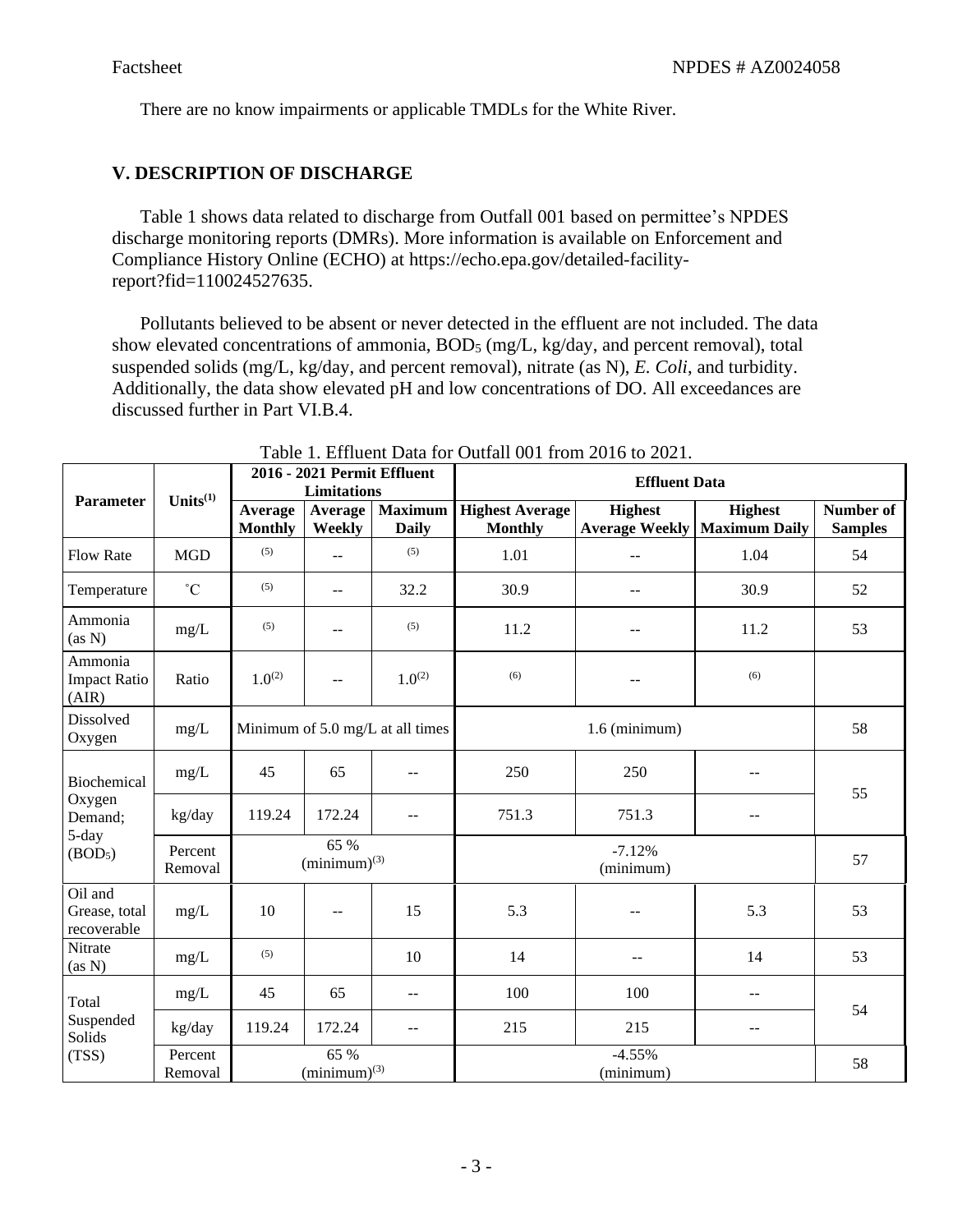|                      | Units $(1)$          | 2016 - 2021 Permit Effluent<br><b>Limitations</b> |                                |                                | <b>Effluent Data</b>                     |                                         |                                        |                             |
|----------------------|----------------------|---------------------------------------------------|--------------------------------|--------------------------------|------------------------------------------|-----------------------------------------|----------------------------------------|-----------------------------|
| <b>Parameter</b>     |                      | Average<br><b>Monthly</b>                         | Average<br>Weekly              | <b>Maximum</b><br><b>Daily</b> | <b>Highest Average</b><br><b>Monthly</b> | <b>Highest</b><br><b>Average Weekly</b> | <b>Highest</b><br><b>Maximum Daily</b> | Number of<br><b>Samples</b> |
| Phosphorus,<br>total | mg/L                 | (5)                                               | $-$                            | (5)                            | 3.8                                      |                                         | 3.8                                    | 53                          |
| E. Coli              | <b>CFU/100</b><br>mL | $47.00^{(7)}$                                     | $\qquad \qquad -$              | 88.00                          | $2419.6^{(6)}$                           | $- -$                                   | 2419.6                                 | 11                          |
| Turbidity            | <b>NTU</b>           | $- -$                                             | $-$                            | 25                             | --                                       | $- -$                                   | 53.2                                   | 56                          |
| pH                   | Standard<br>Units    |                                                   | Not < $6.5$ SU, Not > $9.0$ SU |                                | $6.98 - 9.49$<br>54<br>$(min-max)$       |                                         |                                        |                             |

(1) Mass based limits calculated using 0.7 MGD flow.

(2) Both the influent and the effluent shall be monitored. The arithmetic mean of the  $BOD<sub>5</sub>$  values or of the TSS values, by concentration, for effluent samples collected over a calendar month shall not exceed 35 percent of the arithmetic mean, by concentration, for influent samples collected at approximately the same times during the same period (i.e. 65 percent BOD<sub>5</sub> removal; 65 percent TSS removal).

(3) When monitoring for total ammonia (as nitrogen), pH monitoring must be concurrent. The Ammonia Impact Ratio (AIR) is calculated as the ratio of the ammonia value in the effluent and the applicable ammonia standard from the Table for Warmwater Habitat in Appendix A of White Mountain Apache Tribe's Water Quality Standards. See Attachment D for a sample log to help calculate and record the AIR values. The AIR is the ammonia effluent limit and must be reported in the DMRs in addition to the ammonia-N and pH effluent values.

(4) See Part III.C, Special Conditions – Chronic WET Requirements, of this permit for details of the chronic WET test requirement. All chronic WET tests must be "Pass," and no test may be "Fail." "Pass" constitutes a rejection of the null hypothesis. Testing shall be conducted concurrent with testing for all other parameters.

(5) No effluent limits were set, but monitoring and reporting were required.

(6) The permittee did not submit AIR data for the 2016-2021 permit term.

(7) This value is a geometric mean (of one month's data) for E.coli.

# **VI. DETERMINATION OF NUMERICAL EFFLUENT LIMITATIONS**

EPA has developed effluent limitations and monitoring requirements in the permit based on an evaluation of the technology used to treat the pollutant (i.e., "technology-based effluent limits") and the water quality standards applicable to the receiving water (i.e., "water qualitybased effluent limits"). EPA has established the most stringent of applicable technology-based or water quality-based standards in the permit, as described below.

#### **A. Applicable Technology-Based Effluent Limitations**

#### *Publicly Owned Wastewater Treatment Systems (POTWs)*

EPA developed technology-based treatment standards for municipal wastewater treatment plants in accordance with Section 301(b)(1)(B) of the CWA. The applicable technology-based standards for a lagoon system such as that used at the Whiteriver Sewage Lagoons are those of the category known as "Equivalent to Secondary Treatment". The minimum levels of effluent quality attainable by equivalent-to-secondary treatment for Biochemical Oxygen Demand (BOD5), Total Suspended Solids (TSS), and pH, as defined in 40 CFR 133.105, are listed below and are incorporated into the permit: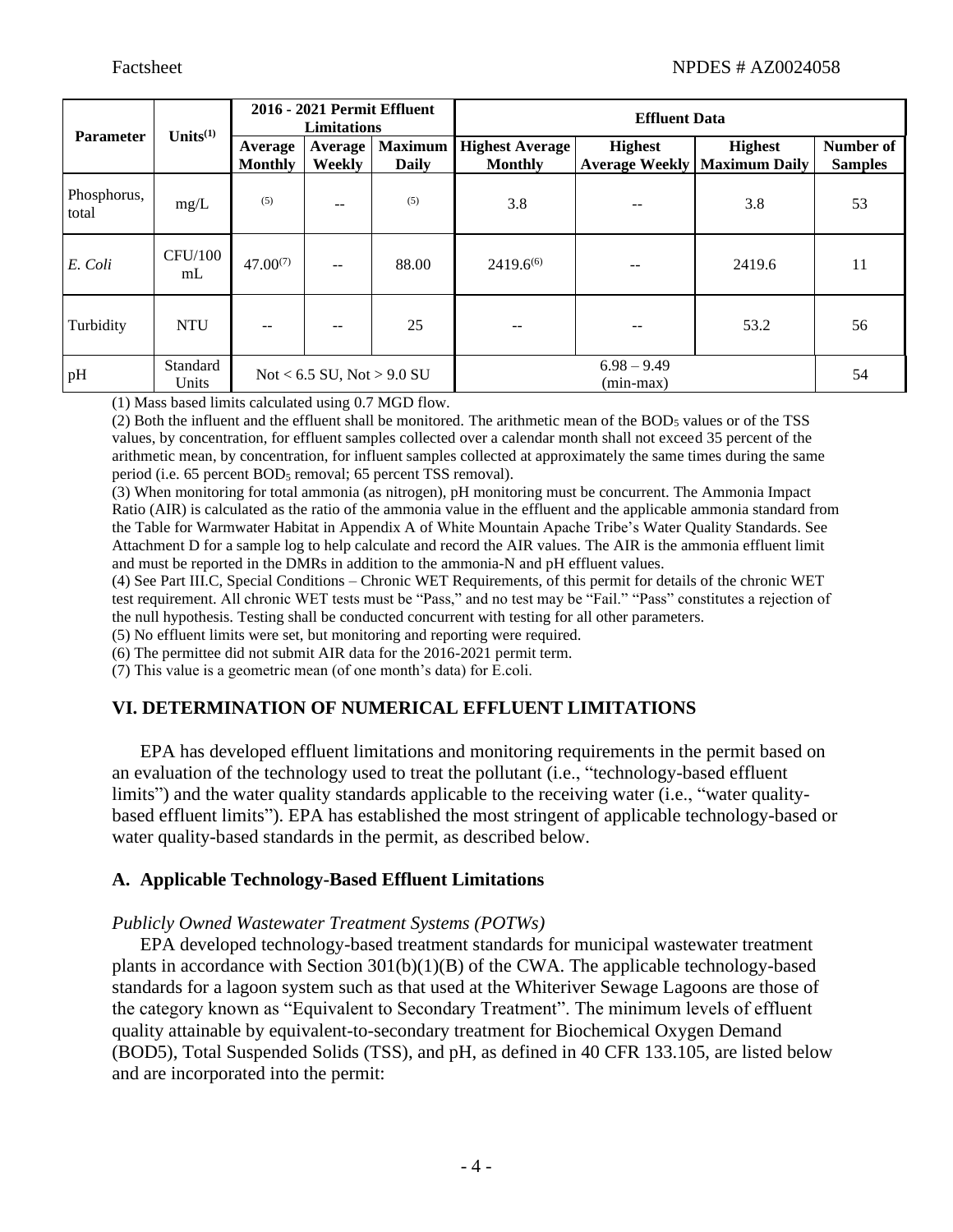# $BOD<sub>5</sub>$

Concentration-based Limits 30-day average  $-45$  mg/L 7-day average – 65 mg/L Removal Efficiency – minimum of 65%

Mass-based Limits

30-day average –  $(45 \text{ mg/L})(0.7 \text{ MGD})(8.345 \text{ conversion factor}) = 262.87 \text{ lbs/day}$ 

7-day average –  $(65 \text{ mg/L})(0.7 \text{ MGD})(8.345 \text{ conversion factor}) = 379.70 \text{ lbs/day}$ 

## TSS

Concentration-based Limits 30-day average  $-45$  mg/L 7-day average – 65 mg/L Removal efficiency – Minimum of 65%

Mass-based Limits

30-day average –  $(45 \text{ mg/L})(0.7 \text{ MGD})(8.345 \text{ conversion factor}) = 262.87 \text{ lbs/day}$ 

7-day average –  $(65 \text{ mg/L})(0.7 \text{ MGD})(8.345 \text{ conversion factor}) = 379.70 \text{ lbs/day}$ 

## pH

Instantaneous Measurement: 6.0 – 9.0 standard units (S.U.)

Technology-based treatment requirements may be imposed on a case by case basis under Section  $402(a)(1)$  of the CWA, to the extent that EPA promulgated effluent limitations are inapplicable (i.e., the regulation allows the permit writer to consider the appropriate technology for the category or class of point sources and any unique factors relating to the applicant) (40 CFR §  $125.3(c)(2)$ ).

#### **B. Water Quality-Based Effluent Limitations**

Water quality-based effluent limitations are required in NPDES permits when the permitting authority determines that a discharge causes, has the reasonable potential to cause, or contributes to an excursion above any water quality standard  $(40 \text{ CFR } \text{\&} 122.44(d)(1)).$ 

When determining whether an effluent discharge causes, has the reasonable potential to cause, or contributes to an excursion above narrative or numeric criteria, the permitting authority shall use procedures which account for existing controls on point and non-point sources of pollution, the variability of the pollutant or pollutant parameter in the effluent, the sensitivity of the species to toxicity testing (when evaluating whole effluent toxicity) and where appropriate, the dilution of the effluent in the receiving water  $(40 \text{ CFR } \S~122.44(d)(1)(ii))$ .

EPA evaluated the reasonable potential to discharge toxic pollutants according to guidance provided in the *Technical Support Document for Water Quality-Based Toxics Control* (TSD) (Office of Water, U.S. EPA, March 1991) and the *U.S. EPA NPDES Permit Writers' Manual* (Office of Water, U.S. EPA, September 2010). These factors include: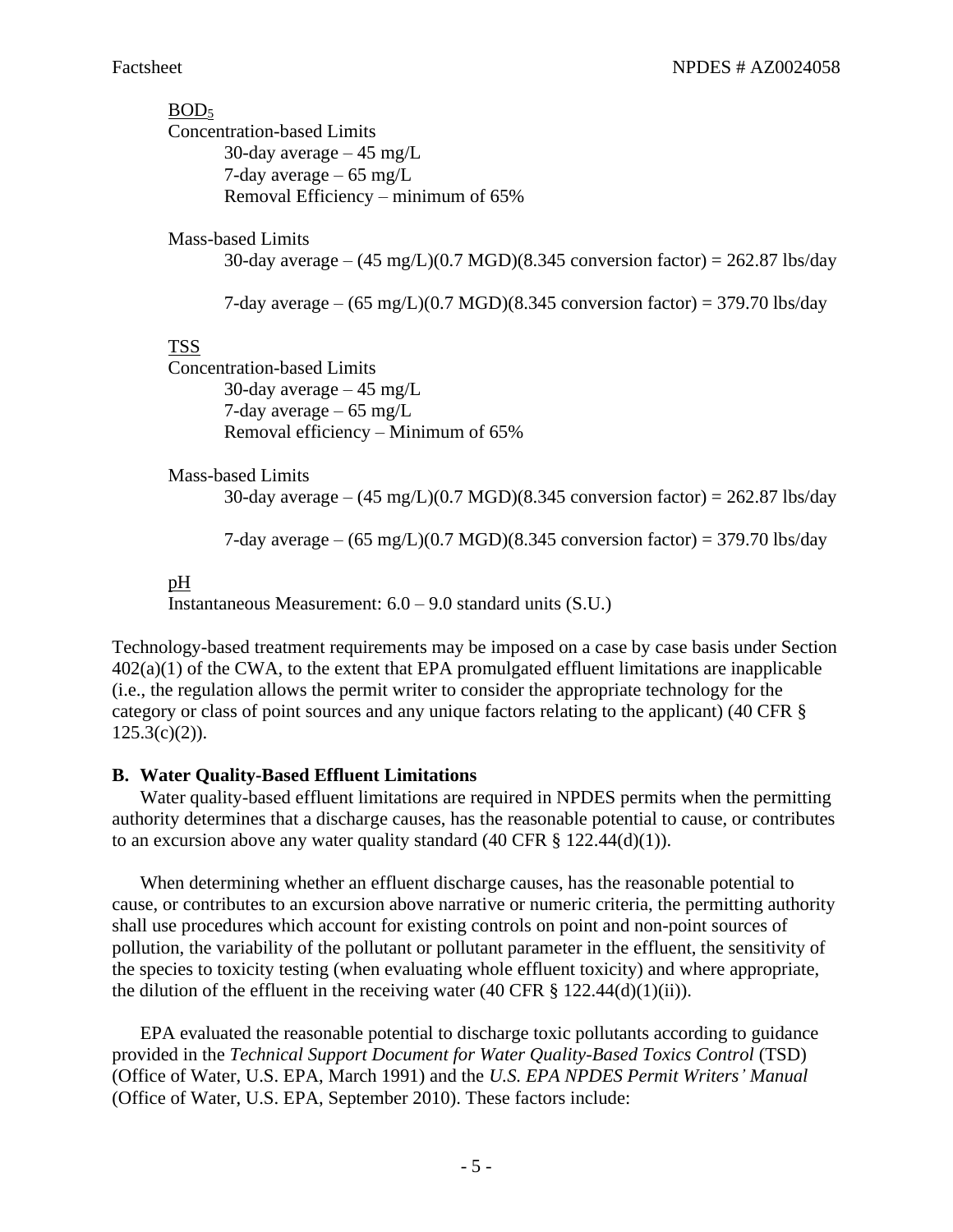- 1. Applicable standards, designated uses and impairments of receiving water
- 2. Dilution in the receiving water
- 3. Type of industry
- 4. History of compliance problems and toxic impacts
- 5. Existing data on toxic pollutants Reasonable Potential Analysis

# **1. Applicable Standards, Designated Uses and Impairments of Receiving Water**

Water quality standards adopted by the White Mountain Apache Tribe and approved by EPA establish water quality criteria for the following beneficial uses in White River: warmwater habitat, irrigation, domestic/industrial water supply, groundwater recharge, livestock & wildlife, primary contact, ceremonial primary contact, gathering of plants, and cultural significance.

White River is not listed as impaired according to the CWA § 303(d) List of Water Quality Limited Segments. No TMDLs have been developed for the White River. This permit contains a provision that allows this permit to be reopened to include any TMDL related requirements from TMDLs developed and approved in the future.

# **2. Dilution in the Receiving Water**

The permittee has not requested a mixing zone or provided a dilution study; therefore, no dilution was considered in the reasonable potential analysis or development of water qualitybased effluent limits applicable to the discharge

# **3. Type of Industry**

For POTWs, typical pollutants of concern in untreated and treated domestic wastewater include ammonia, nitrate, oxygen demand, pathogens, temperature, pH, oil and grease, and solids. The influent to the facility comes from residential sources; no industrial sources discharge to the facility. Turbidity may also be of concern due to treatment plant operations.

# **4. History of Compliance Problems and Toxic Impacts**

In the 2016 -2021 permit term, the facility exceeded permit limits for BOD, TSS, pH, nitrogen, turbidity, E. coli and dissolved oxygen. Additionally, discharge monitoring reports were submitted late June 2016 – December 2017, and April 2018 – September 2018. The facility has not completed the asset management planning required by the 2016 permit.

There were operational concerns identified in the June 2019 inspection of the facility. The UV disinfection system was non-operational at the time of the inspection, so effluent was being discharged without disinfection. Additionally, grab samples were collected for all parameters, and an influent bypass channel allowed influent to flow around the bar screen.

# **5. Existing Data on Toxic Pollutants**

For pollutants with effluent data available, EPA has conducted a reasonable potential analysis based on statistical procedures outlined in EPA's *Technical Support Document for Water Quality-based Toxics Control* herein after referred to as EPA's TSD (EPA 1991). These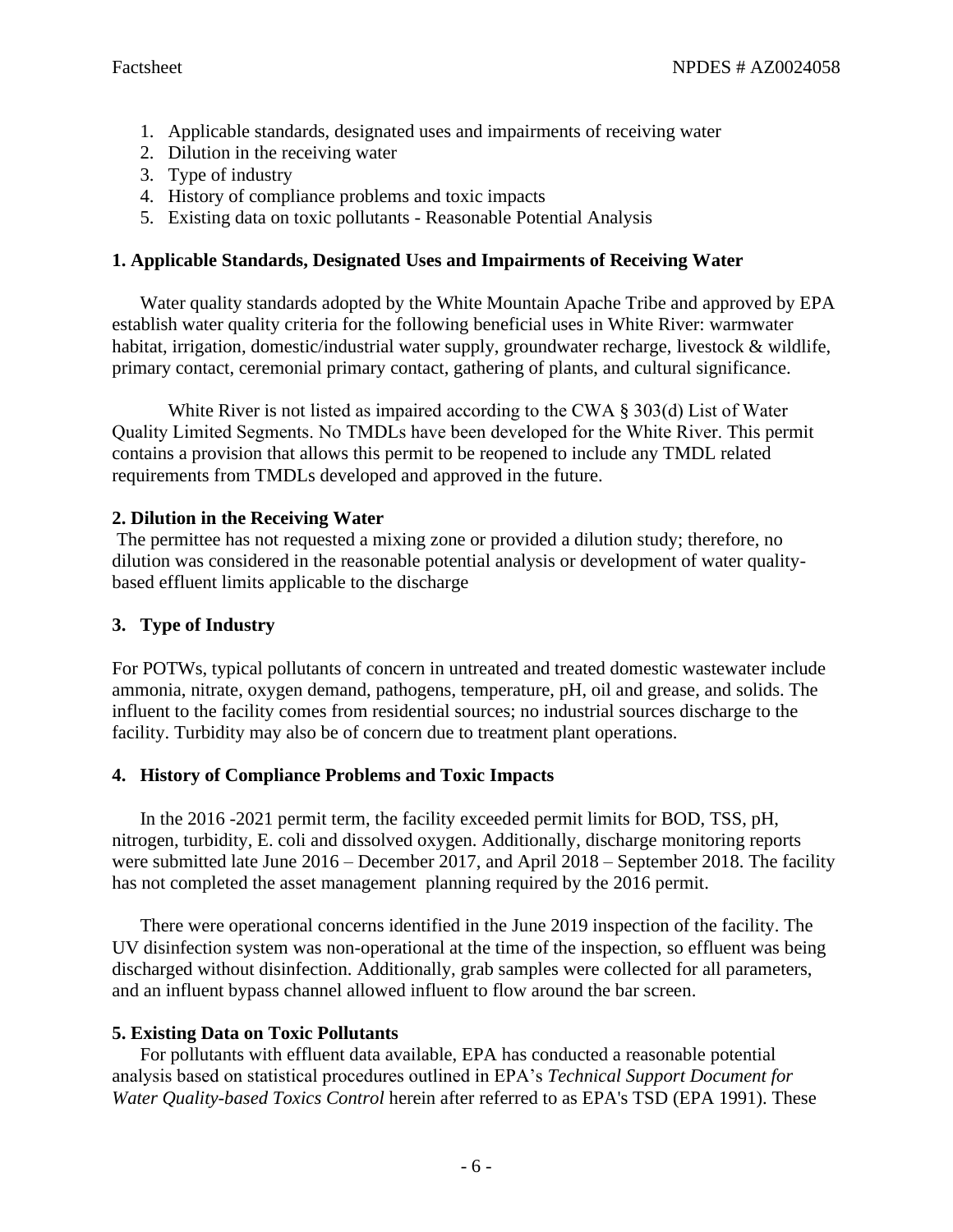statistical procedures result in the calculation of the projected maximum effluent concentration based on monitoring data to account for effluent variability and a limited data set. The projected maximum effluent concentrations were estimated assuming a coefficient of variation of 0.6 and the 99 percent confidence interval of the 99<sup>th</sup> percentile based on an assumed lognormal distribution of daily effluent values (sections 3.3.2 and 5.5.2 of EPA's TSD). EPA calculated the projected maximum effluent concentration for each pollutant using the following equation:

Projected maximum concentration  $=C_e \times reasonable$  *potential multiplier factor.* 

Where, "C<sub>e</sub>" is the reported maximum effluent value and the multiplier factor is obtained from Table 3-1 of the TSD.

| Parameter <sup>(1)</sup>                | <b>Maximum Observed</b><br><b>Concentration</b> | $\boldsymbol{n}$ | RP<br><b>Multiplier</b> | Projected<br><b>Maximum</b><br><b>Effluent</b><br>Concentratio<br>$\mathbf n$ | <b>Most Stringent</b><br><b>Water Quality</b><br>$Criterion^{(2)}$ | <b>Statistical</b><br>Reasonable<br>Potential? |
|-----------------------------------------|-------------------------------------------------|------------------|-------------------------|-------------------------------------------------------------------------------|--------------------------------------------------------------------|------------------------------------------------|
| Temperature                             | 30.9 °C                                         | 52               | 1.5                     | $45.1 \degree C$                                                              | $32.2 \degree C$                                                   | Y                                              |
| Ammonia                                 | $11.2 \text{ mg/L}$                             | 53               | 1.6                     | $17.9 \text{ mg/L}$                                                           | $0.11$ mg/L                                                        | Y                                              |
| Dissolved<br>Oxygen                     | $1.6 \text{ mg/L}$ (minimum)                    | 58               |                         |                                                                               | $5.0 \text{ mg/L}$<br>(minimum)                                    | Y                                              |
| Oil and Grease,<br>total<br>recoverable | $5.3 \text{ mg/L}$                              | 55               | 1.1                     | 5.83 mg/ $L$                                                                  | $10 \text{ mg/L}$                                                  | N                                              |
| Nitrate (as N)                          | $14 \text{ mg/L}$                               | 53               | 4.5                     | $63 \text{ mg/L}$                                                             | $10 \text{ mg/L}$                                                  | Y                                              |
| E. Coli                                 | 2419.6 CFU/100mL                                | 61               | 2.2                     | 5323.12<br>CFU/100mL                                                          | 47.00 CFU/100 mL                                                   | Y                                              |
| Turbidity                               | 53.2 NTU                                        | 56               | 1.7                     | 90.4                                                                          | <b>25 NTU</b>                                                      | Y                                              |
| pH                                      | $6.98 - 9.49$ SU                                | 54               |                         |                                                                               | $6.5 - 9.0$ SU at all<br>times                                     | Y                                              |

Summary of Reasonable Potential Statistical Analysis:

(1) For purposes of RP analysis, parameters measured as Non-Detect are considered to be zeroes. Only pollutants detected are included in this analysis.

(2) Taken from the White Mountain Apache Tribe Water Quality Standards.

# **C. Rationale for Numeric Effluent Limits and Monitoring**

EPA evaluated the typical pollutants expected to be present in the effluent and selected the most stringent of applicable technology-based standards or water quality-based effluent limitations. Where effluent concentrations of toxic parameters are unknown or are not reasonably expected to be discharged in concentration that have the reasonable potential to cause or contribute to water quality violations, EPA may establish monitoring requirements in the permit. Where monitoring is required, data will be re-evaluated and the permit may be re-opened to incorporate effluent limitations as necessary.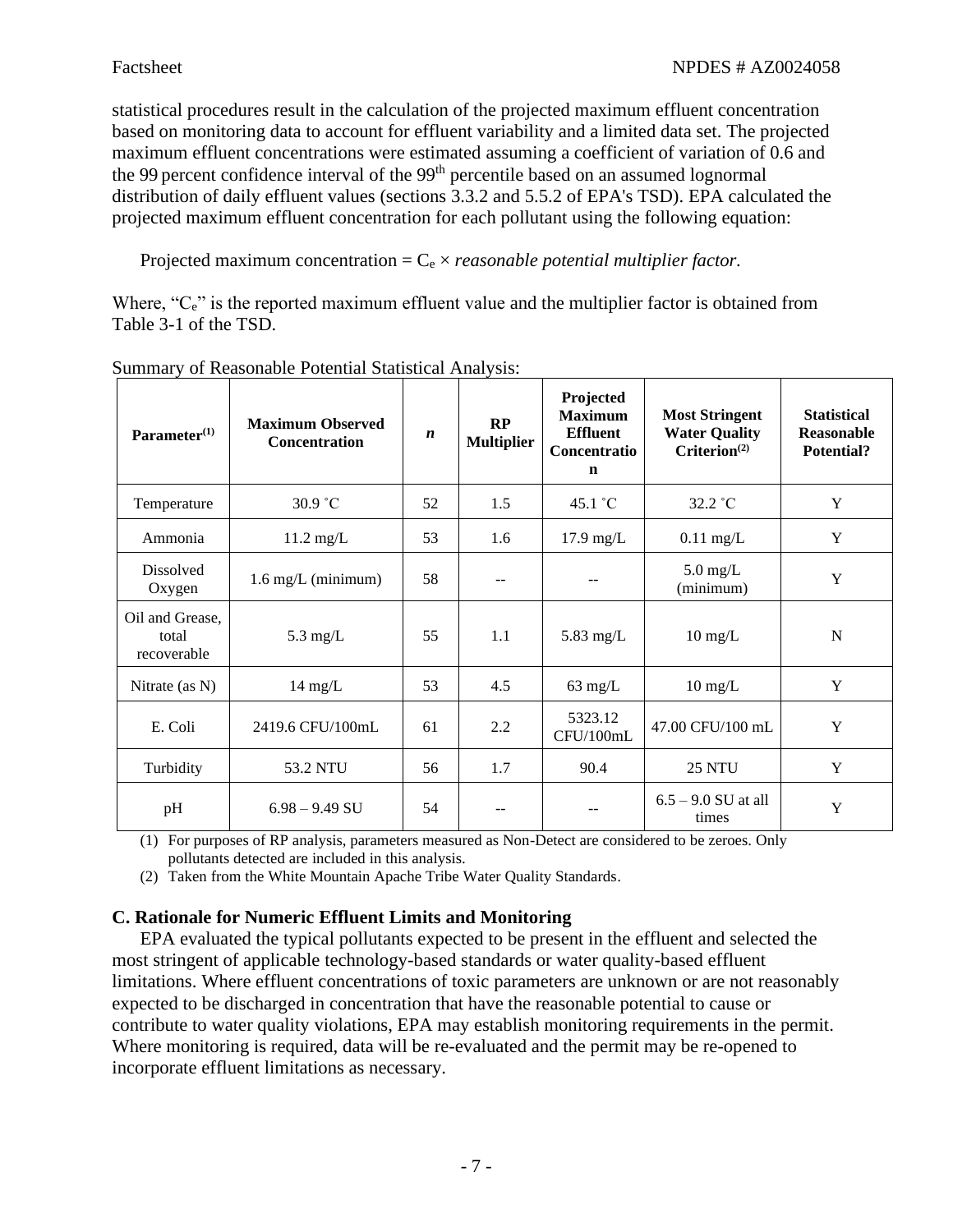#### *Flow*

No limits established for flow, but flow rates must be monitored and reported. Monitoring is required weekly.

## *BOD<sup>5</sup> and TSS*

Limits for  $BOD<sub>5</sub>$  and TSS are established as described above and are incorporated into the permit. Under 40 CFR § 122.45(f), mass limits are also required for BOD<sub>5</sub> and TSS. Based on the design flow, the mass-based limits are included in the permit. Monitoring is required monthly.

#### *Ammonia and Ammonia Impact Ratio*

Treated and untreated domestic wastewater may contain levels of ammonia that are toxic to aquatic organisms. Ammonia is converted to nitrate during biological nitrification process, and then nitrate is converted to nitrogen gas through biological denitrification process. Due to the potential for ammonia to be present in sanitary wastewater at toxic levels and due to the conversion of ammonia to nitrate, effluent limitations are established using the Ammonia Impact Ratio ("AIR") for all facilities.

The AIR is calculated as the ratio of the ammonia value in the effluent to the applicable ammonia water quality standard. The White Mountain Apache Tribe Water Quality Standards contain ammonia criteria which are pH and temperature dependent. Therefore, pH, temperature, and ammonia sampling must be concurrent. See Attachment D of the permit for a sample log to help calculate and record the AIR values and Attachment E for applicable Water Quality Standards.

The permittee also must monitor and report ammonia effluent values in addition to the AIR value. AIR provides more flexibility than a specific, fixed effluent concentration and is protective of water quality standards since the value is set relative to the water quality standard. If the reported value exceeds the AIR limitation, then the effluent ammonia-N concentration exceeded the ammonia water quality criterion.

#### *pH*

The applicable water quality standards establish that pH shall not be below 6.5 SU or above 9.0 SU, which is more stringent than the technology-based effluent limit of  $6.0 - 9.0$  SU. EPA retains the effluent limit of 6.5 – 9.0 SU in the permit. Monitoring is required weekly.

#### *Temperature*

Based on the reasonable potential analysis, EPA has determined that the discharge has a reasonable potential to cause or contribute to an exceedance of applicable water quality standards for temperature. A temperature limit of  $32.2^{\circ}$ C is retained in the permit, and monitoring is required weekly. Additionally, applicable narrative standards for temperature are incorporated into the permit. Effluent monitoring for temperature must be concurrent with ammonia and pH, as stated above.

#### *Dissolved Oxygen*

Based on the reasonable potential analysis, EPA has determined that the discharge has a reasonable potential to cause or contribute to an exceedance of applicable water quality standards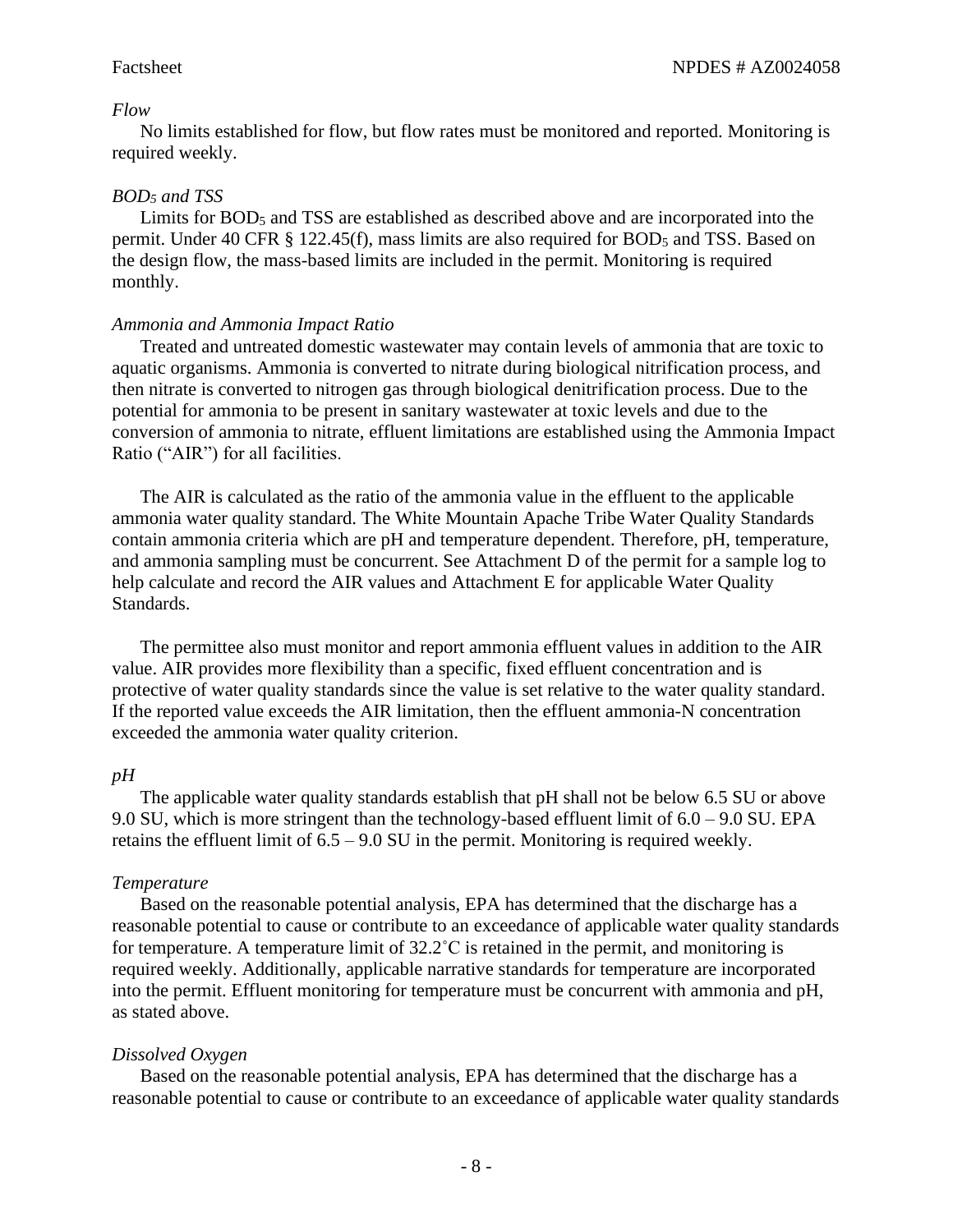for dissolved oxygen. Therefore, the permit retains an effluent limit of 5 mg/L as a minimum for dissolved oxygen based on the applicable water quality standards. Monitoring is required monthly.

# *Oil and Grease*

Although there is not a statistical reasonable potential for oil and grease levels to exceed applicable water quality criteria, EPA is carrying over the limit from the previous permit term. POTWs have the potential to discharge oil and grease, as oil and grease may be present in the influent and are not removed in the treatment process at this facility. White Mountain Apache water quality standards include following narrative standard: "All waters shall be free from visible oils, scum, foam, grease and other floating materials and suspended substances of a persistent nature resulting from other than natural causes." An average monthly limit of 10 mg/L and a maximum daily limit of 15 mg/L are retained in the permit to ensure this narrative criterion is met. Monitoring is required monthly.

# *Nitrate*

Based on the reasonable potential analysis, EPA has determined that the discharge has a reasonable potential to cause or contribute to an exceedance of applicable water quality standards for nitrate. Therefore, the permit retains a maximum daily effluent limit of 10 mg/L. Monitoring is required monthly.

# *Turbidity*

Based on the reasonable potential analysis, EPA has determined that the discharge has a reasonable potential to cause or contribute to an exceedance of applicable water quality standards for turbidity. Therefore, the permit retains a maximum daily effluent limit of 25 NTU for turbidity. Monitoring is required monthly.

# *E. Coli*

Based on the reasonable potential analysis, EPA has determined that the discharge has a reasonable potential to cause or contribute to an exceedance of applicable water quality standards for *E. Coli*. Therefore, the permit contains an average monthly effluent limit of 47.00 CFU/100 mL and a maximum daily effluent limit of 88 CFU/100mL for *E. Coli* are retained in the permit. Monitoring is required monthly.

# **D. Anti-Backsliding**

Section 402(o) and 303(d)(4) of the CWA and 40 CFR  $\S$  122.44(l)(1) prohibits the renewal or reissuance of an NPDES permit that contains effluent limits and permit conditions less stringent than those established in the previous permit, except as provided in the statute and regulation.

The permit does not establish any effluent limits less stringent than those in the previous permit and does not allow backsliding.

# **E. Antidegradation Policy**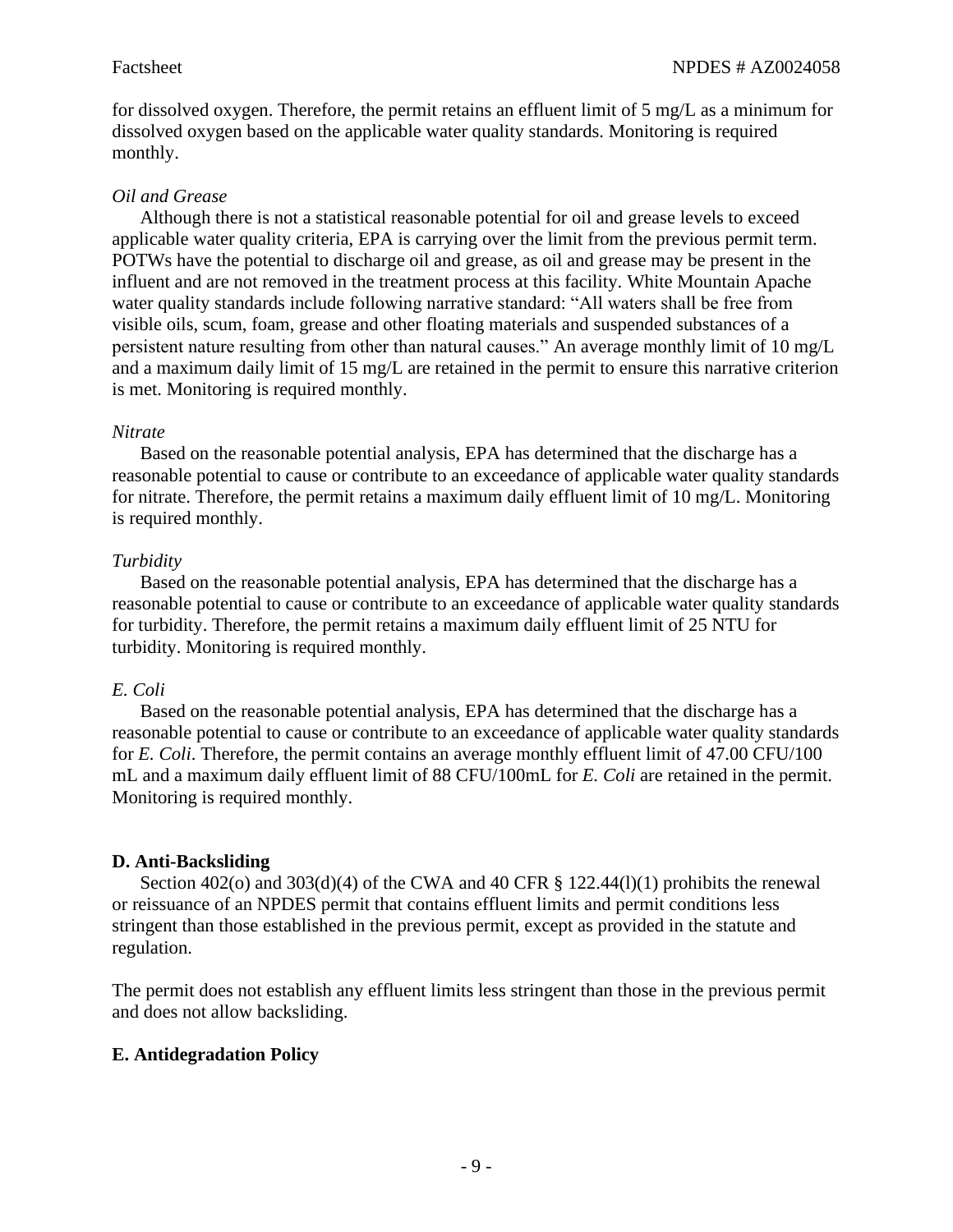EPA's antidegradation policy under CWA § 303(d)(4) and 40 CFR § 131.12 and White Mountain Apache Tribe Water Quality Standards require that existing water uses and the level of water quality necessary to protect the existing uses be maintained.

As described in this document, the permit establishes effluent limits and monitoring requirements to ensure that all applicable water quality standards are met. The permit does not include a mixing zone, therefore these limits will apply at the end of pipe without consideration of dilution in the receiving water. The waterbody is not listed as an impaired waterbody under section 303(d) of the CWA.

Therefore, due to the water quality-based effluent limitations, the discharge is not expected to adversely affect receiving water bodies or result in any degradation of water quality.

# **VII. NARRATIVE WATER QUALITY-BASED EFFLUENT LIMITS**

The White Mountain Apache Tribe Water Quality Standards contain narrative water quality standards applicable to the receiving water. Therefore, the permit incorporates applicable narrative water quality standards.

# **VIII. MONITORING AND REPORTING REQUIREMENTS**

The permit requires the permittee to conduct monitoring for all pollutants or parameters where effluent limits have been established, at the minimum frequency specified. Additionally, where effluent concentrations of toxic parameters are unknown or where data are insufficient to determine reasonable potential, monitoring may be required for pollutants or parameters where effluent limits have not been established.

#### **A. Effluent Monitoring and Reporting**

The permittee shall conduct effluent monitoring to evaluate compliance with the permit conditions. The permittee shall perform all monitoring, sampling and analyses in accordance with the methods described in the most recent edition of 40 CFR  $\frac{136}{136}$ , unless otherwise specified in the permit. All monitoring data shall be reported on monthly DMRs and submitted quarterly as specified in the permit. All DMRs are to be submitted electronically to EPA using NetDMR.

# **C. Whole Effluent Toxicity (WET) Requirements**

Aquatic life is a public resource protected in surface waters covered by the CWA. As evidence that CWA requirements protecting aquatic life from chronic and acute toxicity are met in surface waters receiving the NPDES discharge, samples are collected from the effluent and tested for toxicity in a laboratory using EPA's WET methods. These aquatic toxicity test results are used to determine if the NPDES effluent causes toxicity to aquatic organisms. Toxicity testing is important because for scores of individual chemicals and compounds, chemicalspecific environmentally protective levels for toxicity to aquatic life have not been developed, or set as water quality standards. In due course, some such chemicals and compounds can eventually make their way into effluents and their receiving surface waters. When this happens, toxicity tests of effluents can demonstrate toxicity due to present, but unknown, toxicants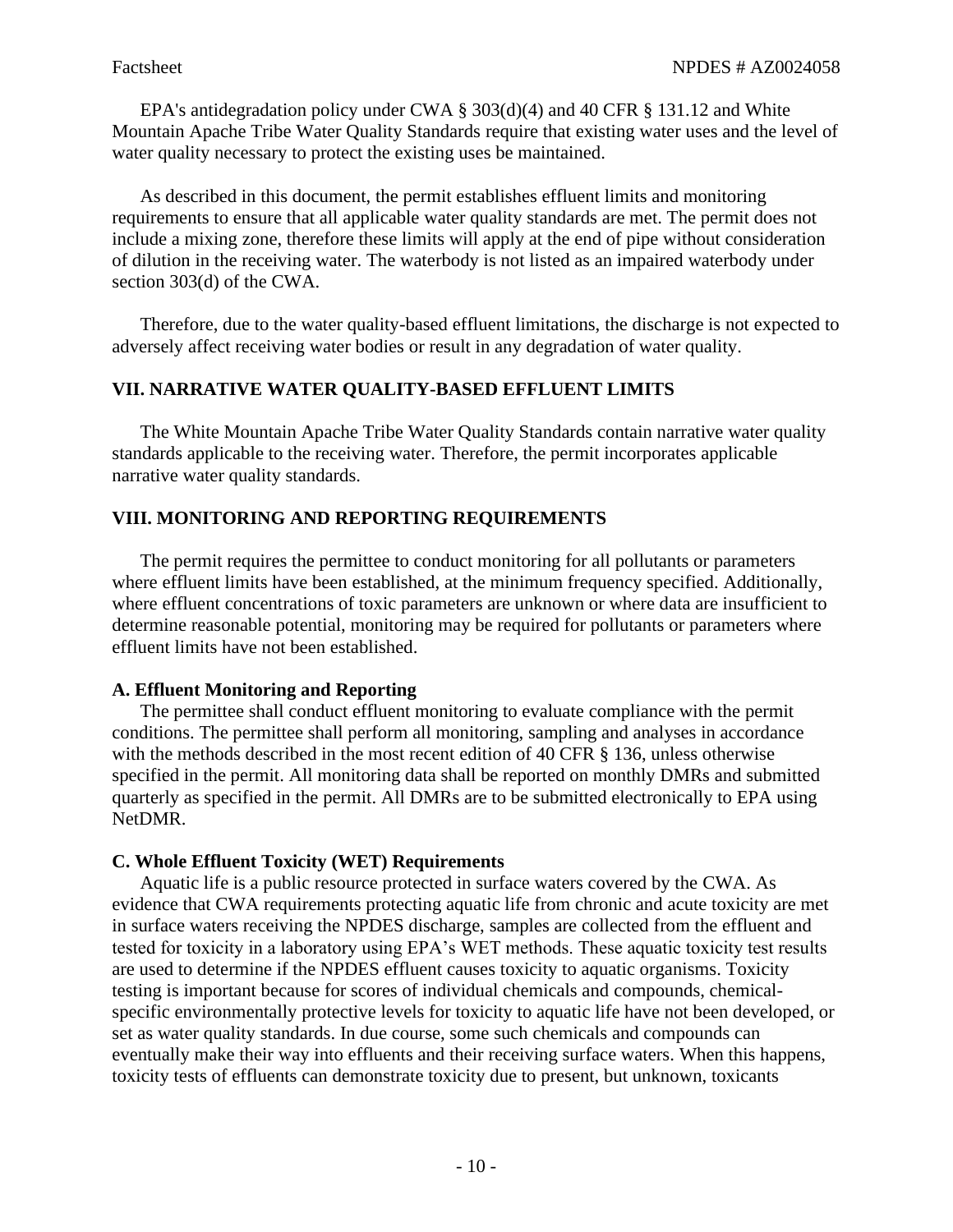(including possible synergistic and additive effects), signaling a water quality problem for aquatic life.

EPA's WET methods are systematically-designed instructions for laboratory experiments that expose sensitive life stages of a test species (e.g., fish, invertebrate, algae) to both an NPDES effluent sample and a negative control sample. During the toxicity test, each exposed test organism can show a difference in biological response; some will be undesirable differences. Examples of undesirable biological responses include, but are not limited to, eggs not fertilized, early life stages that grow too slowly or abnormally, or death. At the end of a toxicity test, the different biological responses of the organisms in the effluent group and the organisms in the control group are summarized using common descriptive statistics (e.g., means, standard deviations, coefficients of variation). The effluent and control groups are then compared using an applicable inferential statistical approach (i.e., hypothesis testing or point estimate model) chosen by the permitting authority and specified in the NPDES permit. The chosen statistical approach is compatible with both the experimental design of the WET method and the applicable toxicity water quality standard. Based on this statistical comparison, a toxicity test will demonstrate that the effluent is either toxic or not toxic, in relation to the permit's toxicity level for the effluent, which is set to protect the quality of surface waters receiving the NPDES discharge. EPA's WET methods are specified under 40 CFR § 136 and/or in applicable water quality standards.

EPA recommends inferential statistical approaches that a permitting authority chooses from to set a protective level for toxicity in an NPDES discharge. The statistical approach chosen for this permit is based on bioequivalence hypothesis testing and is called the Test of Significant Toxicity (TST) statistical approach. It is described in *National Pollutant Discharge Elimination System Test of Significant Toxicity Technical Document* (EPA 833-R-10-004, 2010; TST Technical Document) and Denton DL, Diamond J, and Zheng L. 2011. Test of significant toxicity: A statistical application for assessing whether an effluent or site water is truly toxic. *Environ Toxicol Chem* 30:1117-1126. This statistical approach supports important choices made within a toxicity laboratory which favor quality data and EPA's intended levels for statistical power when true toxicity is statistically determined to be unacceptably high ( $\geq$  25 PE, Percent (%) Effect), or acceptably low (< 10 PE). Example choices are practices supporting healthy test organisms, increasing the minimum recommended replication component of the WET method's experimental design (if needed), technician training, etc. TST results do not often differ from other EPA-recommended statistical approaches using hypothesis testing (Diamond D, Denton D, Roberts J, Zheng L. 2013. Evaluation of the Test of Significant Toxicity for determining the toxicity of effluents and ambient water samples. *Environ Toxicol Chem* 32:1101-1108.). The TST maintains EPA's desired low false positive rate for WET methods—the probability of declaring toxicity when true toxicity is acceptably low  $\leq 5\%$ —when quality toxicity laboratories conduct toxicity tests (TST Technical Document; Fox JF, Denton DL, Diamond J, and Stuber R. 2019. Comparison of false-positive rates of 2 hypothesis-test approaches in relation to laboratory toxicity test performance. *Environ Toxicol Chem* 38:511-523.). Note: The false positive rate is a long-run property for the toxicity laboratory conducting a WET method. A low false positive rate is indicted by a low long-run toxicity laboratory control coefficent of variation for the test species/WET method, using a minimum of 30 to 50 toxicity tests.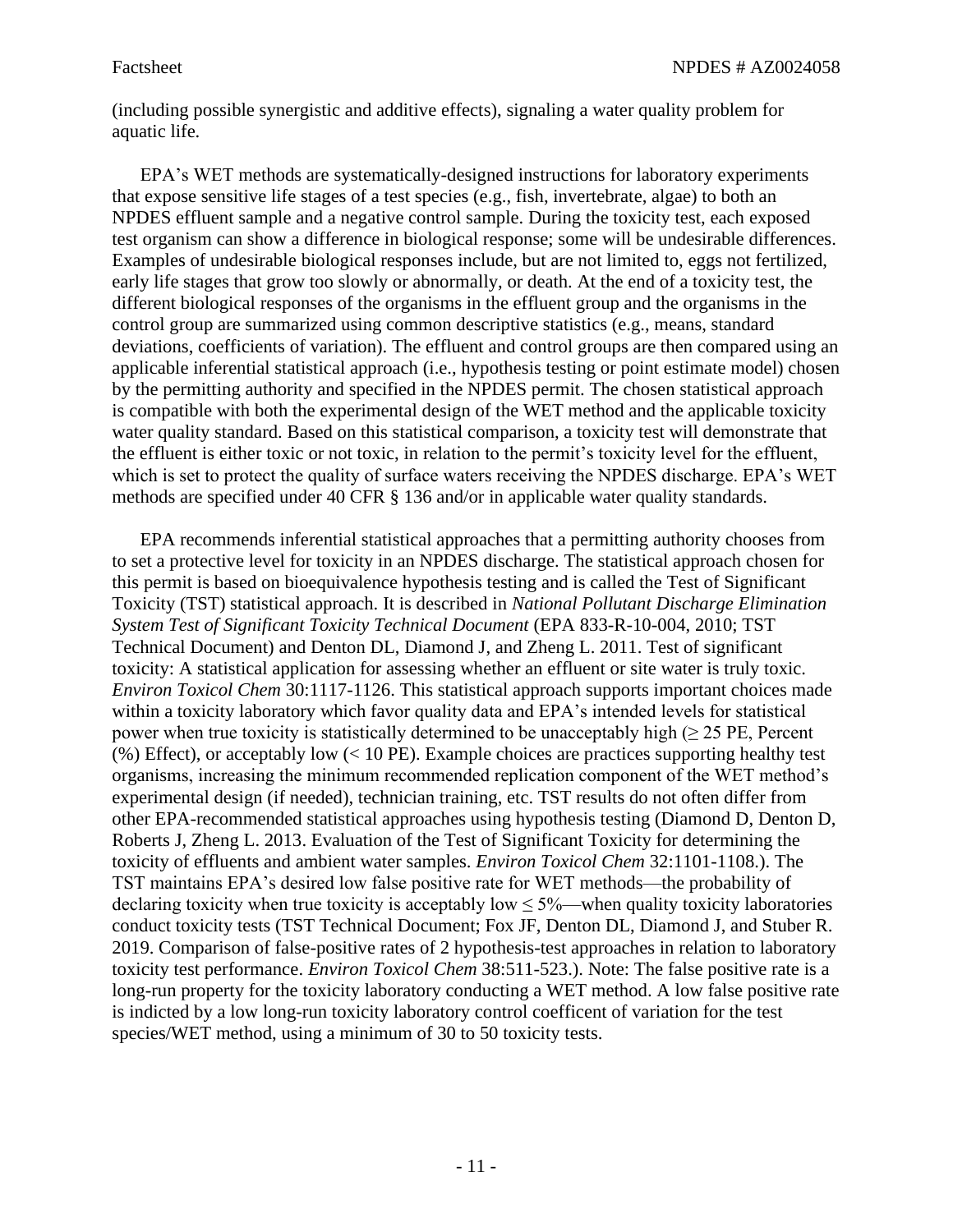The following chronic toxicity test results are DMR submissions representative of the effluent discharge monitored during the previous permit term. Results are analyzed using the TST statistical approach described in Appendix B of the TST Technical Document.

| Toxicity<br>test<br>initiation &<br>completion<br>dates | Test species/WET<br>method                         | Chronic<br>toxicity test<br>did not reject<br>(Fail "1"), or<br>rejected (Pass<br>" $0$ "), TST null<br>hypothesis | Associated<br><b>PE</b> | Number<br>of<br>replicates<br>(n) | Reasonable<br>potential if<br>Fail $(1)$<br>and/or<br>associated<br>$PE \geq 10$ |
|---------------------------------------------------------|----------------------------------------------------|--------------------------------------------------------------------------------------------------------------------|-------------------------|-----------------------------------|----------------------------------------------------------------------------------|
| 10/18/2016<br>10/25/2016                                | C. dubia/7-day survival<br>and reproduction        | Pass "0"                                                                                                           | $-22.0%$                | 10                                | ${\bf N}$                                                                        |
| 10/18/2016-<br>10/25/2016                               | P. promelas/7-day<br>larval survival and<br>growth | Pass "0"                                                                                                           | $-5.28%$                | $\overline{4}$                    | ${\bf N}$                                                                        |
| 10/17/2016-<br>10/21/2016                               | P. subcapitata <sup>(1)</sup> /growth<br>test      | Pass "0"                                                                                                           | $-16.22%$               | $\overline{4}$                    | ${\bf N}$                                                                        |
| $8/23/2016$ -<br>8/30/2016                              | C. dubia/7-day survival<br>and reproduction        | Pass "0"                                                                                                           | $-19.15%$               | 10                                | ${\bf N}$                                                                        |
| 8/23/2016-<br>8/30/2016                                 | P. promelas/7-day<br>larval survival and<br>growth | Fail "1"                                                                                                           | 19.25%                  | $\overline{4}$                    | Y                                                                                |
| $8/22/2016$ -<br>8/26/2016                              | P. subcapitata <sup>(1)</sup> /growth<br>test      | Pass "0"                                                                                                           | $-9.01%$                | $\overline{4}$                    | N                                                                                |

|  |  |  |  | Table 2. Chronic Toxicity Data Summary and Reasonable Potential Determination. |  |
|--|--|--|--|--------------------------------------------------------------------------------|--|
|  |  |  |  |                                                                                |  |

(1) Formerly known as *S. capricornutum*

In accordance with 40 CFR  $\S$  122.44(d)(1), reasonable potential for chronic toxicity has been established. This is because at least one chronic toxicity test result is Fail (1) indicating unacceptable toxicity is present in the effluent or at least one associated PE (Percent (%) Effect) value is  $\geq 10$  indicating toxicity at a level higher than acceptable is present in the effluent (see Table 2 and section 1.4 in TST Technical Document). Thus, chronic toxicity WQBELs are required for the permitted discharge (40 CFR  $\S$  122.44(d)(1)). As a result, monitoring and reporting for compliance with median monthly and maximum daily effluent limits for the parameter of chronic toxicity are required, so that effluent toxicity can be assessed in relation to these WQBELs for the permitted discharge (see Part I, Table 2 in NPDES permit).

In accordance with 40 CFR  $\S$  122.44(d)(1)(ii), in setting the permit's levels for chronic toxicity and conditions for discharge, EPA is using a test species/chronic short-term WET method and a discharge Instream Waste Concentration (IWC) representing conservative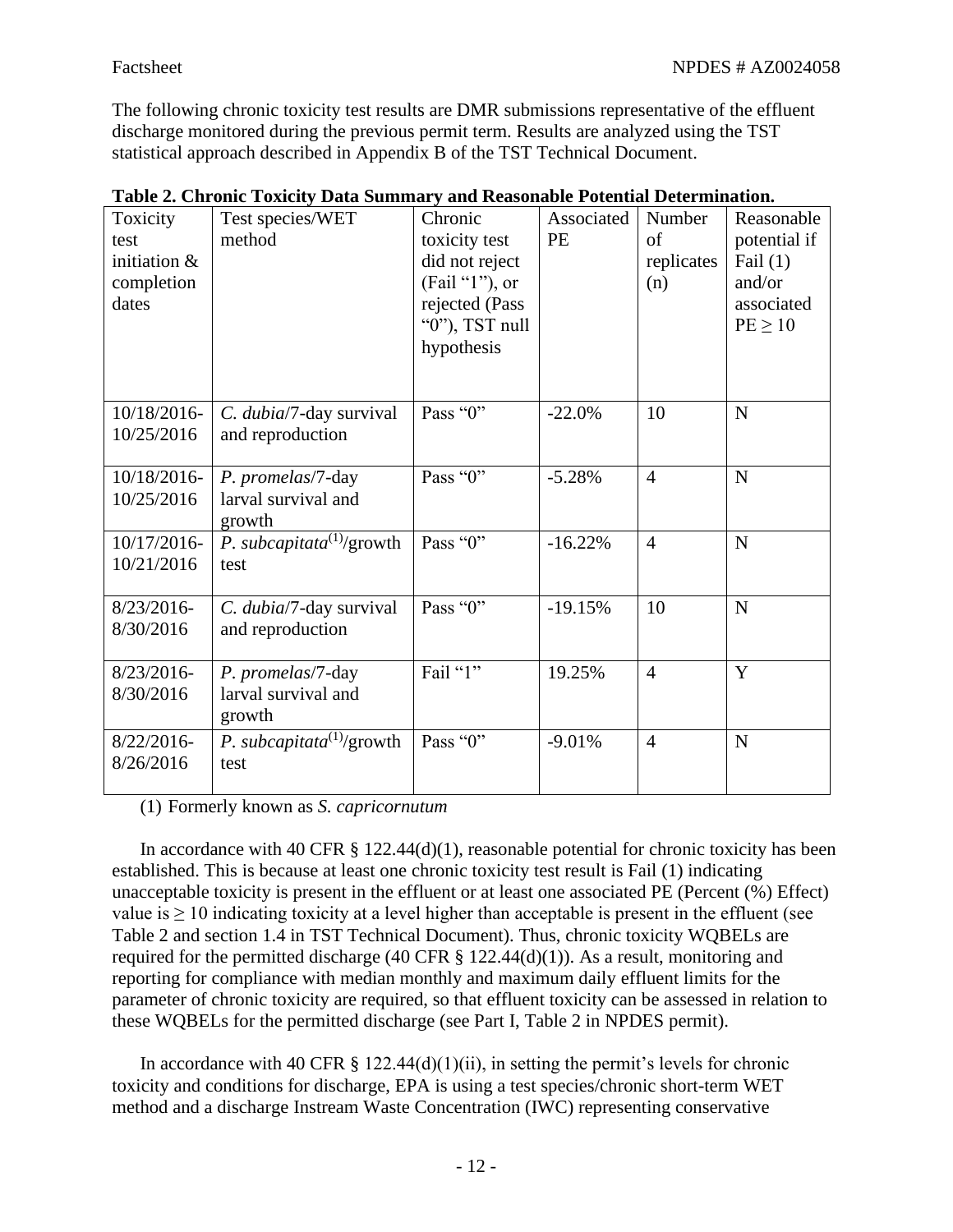assumptions for effluent dilution necessary to protect receiving water quality. The IWC is a discharge-specific term based on the permit's authorized mixing zone or initial dilution. Generally, the dilution model result "S" from Visual Plumes/Cormix is used. S is the volumetric dilution factor, i.e. 1 volume effluent is diluted with  $S - 1$  volumes surface water) =  $[(Ve + Va)/$ Ve]. Following the mass balance equation, if the dilution ratio  $D = Qs / Qe$ , then  $[(Qe + Qs) /$  $Qe$ ] = 1 + D = S.

For this discharge,  $S = 1$  (i.e., no authorized dilution). The discharge-specific IWC = 1 to 1 dilution  $(1:1, 1/1) = 100\%$  effluent. The IWC made by the toxicity laboratory is mixed as 1 part solute (i.e., effluent) to 0 parts dilutant  $(1:(1 – 1))$  for a total of 1 part.

The TST's null hypothesis for chronic toxicity  $(H_0)$  is: In-stream Waste Concentration (IWC) mean response (% effluent)  $\leq 0.75$  Control mean response. The TST's alternative hypothesis is (H<sub>a</sub>): IWC mean response (% effluent)  $> 0.75$  Control mean response. For this permit, results obtained from a single chronic toxicity test are analyzed using the TST statistical approach, where the required chronic toxicity IWC for Discharge Point Number 001 is 100% effluent.

For NPDES samples for toxicity testing, the sample hold time begins when the 24-hour composite sampling period is completed (or the last grab sample in a series of grab samples is taken) and ends at the first time of sample use (initiation of toxicity test). 40 CFR § 136.3(e) states that the WET method's 36-hour hold time cannot be exceeded unless a variance of up to 72-hours is authorized by EPA. In a June 29, 2015 inter-office memorandum, EPA Region 9 authorized a hold time variance of up to 72-hours applicable only to Pacific Island Territory permittees **which ship the NPDES sample to the continental U.S. for toxicity testing**, with conditions (see NPDES permit).

For this discharge, EPA has set a median monthly effluent limit and a maximum daily effluent limit (40 CFR § 122.45(d)) for chronic toxicity. These limits are set to restrict the discharge of toxic pollutants in toxic amounts and protect both applicable aquatic life water quality standards, including standards downstream of the discharge, and existing aquatic life beneficial uses in receiving waters (CWA  $\S$ § 101(a)(3), 301(b)(1)(C)). The median monthly WQBEL, of no more than 1 of a maximum of 3 chronic toxicity tests with unacceptably high toxicity declared by the TST statistical approach, ensures a high probability of declaring such discharges toxic. The maximum daily WQBEL, of 1 toxicity test rejecting the TST null hypothesis and an associated chronic biological endpoint  $PE < 50$  (2x the TST's chronic toxicity Regulatory Management Decision (RMD) of 25 PE), ensures the restriction of highly toxic (chronic, acute) discharges. Both effluent limits take in to account that, on occasion, quality toxicity laboratories conducting effluent toxicity tests can incorrectly declare a sample with acceptable toxicity "toxic" ( $\leq$  5% of the time when the true toxicity of the discharge is  $\leq$  10 PE).

For POTWs, it is not practicable (40 CFR § 122.45(d)) for EPA to set an average (median) weekly effluent limit, in lieu of a maximum daily effluent limit. This is because discharges of unacceptable toxicity—true chronic toxicity  $\geq$  25 PE, the TST's chronic toxicity RMD—are not adequately restricted by two effluent limits (median weekly and median monthly) each using a median of up to 3 toxicity test results. Under such limits, a highly toxic (chronic, acute) discharge could occur with no restriction. Moreover, using two such median limits further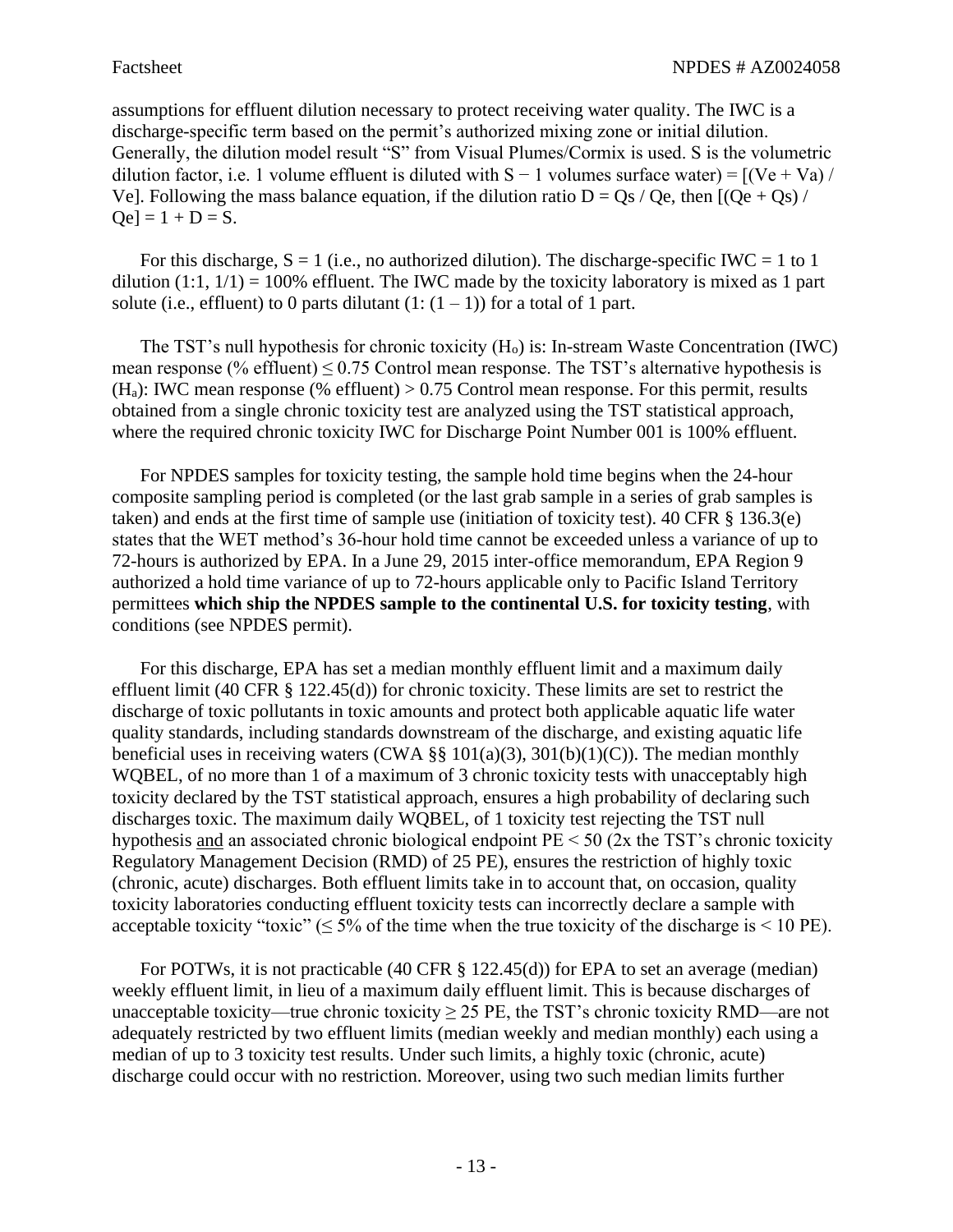decreases the probability that an effluent with unacceptable toxicity will be caught, resulting in a permitted discharge which under-protects the aquatic life from unacceptable chronic toxicity.

Species sensitivity screening for chronic toxicity is not an automatic requirement in this permit. However, the permit retains a species sensitivity screening condition as an option for the permitting authority to exercise, particularly when the quality of the permitted discharge has changed, or is expected to change, during the permit term.

# **IX. SPECIAL CONDITIONS**

## **A. Biosolids**

Standard requirements for the monitoring, reporting, recordkeeping, and handling of biosolids in accordance with 40 CFR § 503 are incorporated into the permit. The permit also includes, for dischargers who are required to submit biosolids annual reports, which include major POTWs that prepare sewage sludge and other facilities designated as "Class 1 sludge management facilities", electronic reporting requirements. Permittees shall submit biosolids annual reports using EPA's NPDES Electronic Reporting Tool ("NeT") by February 19<sup>th</sup> of the following year.

## **B. Pretreatment**

EPA has established pretreatment standards to prevent the introduction of pollutants into POTWs which will interfere with or pass through the treatment works, and to improve opportunities to recycle and reclaim municipal and industrial wastewaters and sludges (Section 307 of the CWA). EPA requires any POTW (or combination of POTWs operated by the same authority) with a total design flow greater than 5 MGD and receiving from nondomestic sources pollutants which pass through or interfere with the operations of the POTW or are otherwise subject to pretreatment standards to establish a pretreatment program.

There are no nondomestic facilities discharging pollutants which pass through or interfere with the operations of this POTW, or which are otherwise subject to pretreatment standards. Therefore, there are no pretreatment requirements in this permit.

#### **C. Capacity Attainment and Planning**

The permit requires that a written report be filed within ninety (90) days if the average dryweather wastewater treatment flow for any month exceeds 90 percent of the annual dry weather design capacity of the waste treatment and/or disposal facilities.

#### **D. Development and Implementation of Best Management Practices**

Pursuant to 40 CFR § 122.44(k)(4), EPA may impose Best Management Practices (BMPs) which are "reasonably necessary…to carry out the purposes of the Act." The pollution prevention requirements or BMPs in the permit operate as technology-based limitations on effluent discharges that reflect the application of Best Available Technology and Best Control Technology. Therefore, the permit requires that the permittee develop (or update) and implement a Pollution Prevention Plan with appropriate pollution prevention measures or BMPs designed to prevent pollutants from entering White River and other surface waters while performing normal processing operations at the facility.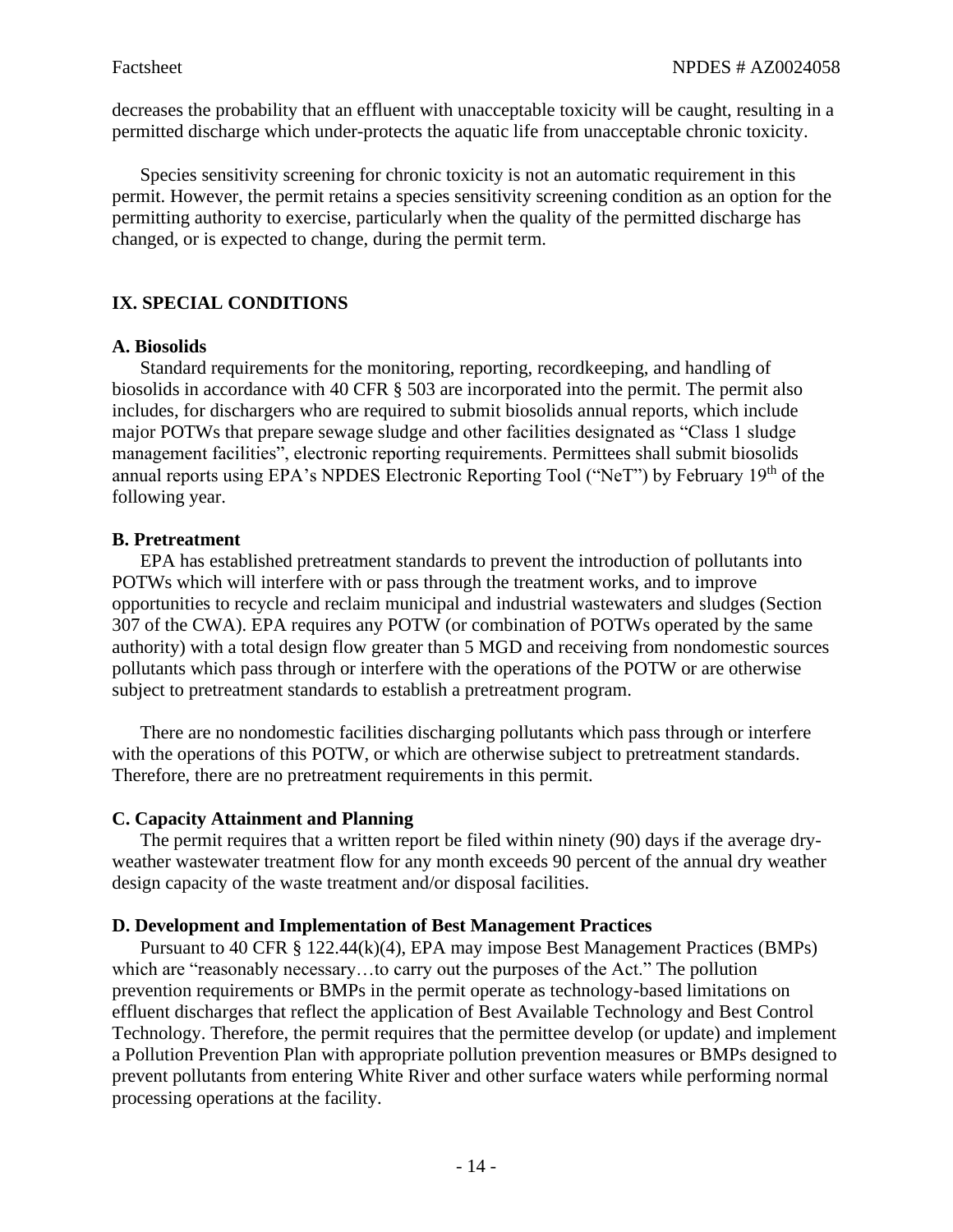# **E. Asset Management**

40 CFR § 122.41(e) requires permittees to properly operate and maintain all facilities and systems of treatment and control which are installed or used by the permittee to achieve compliance with the conditions of this permit. Asset management planning provides a framework for setting and operating quality assurance procedures and ensuring the permittee has sufficient financial and technical resources to continually maintain a targeted level of service. Asset management requirements have been established in the permit to ensure compliance with the provisions of 40 CFR  $\S$  122.41(e).

# **X. OTHER CONSIDERATIONS UNDER FEDERAL LAW**

## **A. Consideration of Environmental Justice**

EPA conducted a screening level evaluation of vulnerabilities in the community posed to local residents near the vicinity of the permitted facility using EPA's EJSCREEN tool. The purpose of the screening is to identify areas disproportionately burdened by pollutant loadings and to consider demographic characteristics of the population living in the vicinity of the discharge when drafting permit conditions.

In March, 2021, EPA conducted an EJSCREEN analysis of the community near the vicinity of the outfall. Of the 11 environmental indicators screened through EJSCREEN, the evaluation determined elevated indicator scores for PM 2.5, Ozone, NATA Cancer Risk, NATA Respiratory HI, Lead Paint Indicator, and Wastewater Discharge Indicator.

As a result of the analysis, EPA is aware of the potential for cumulative burden of the permitted discharge on the impacted community and will issue this permit in consideration of the impacted community and consistent with the CWA, which is protective of all designated uses of the receiving water, including human health.

# **B. Impact to Threatened and Endangered Species**

Section 7 of the Endangered Species Act of 1973 (16 U.S.C. § 1536) requires federal agencies to ensure that any action authorized, funded, or carried out by the federal agency does not jeopardize the continued existence of a listed or candidate species, or result in the destruction or adverse modification of its habitat.

The website for the U.S. Fish and Wildlife Service's (USFWS) Arizona Ecological Services Field Office generated an official species list on April 7, 2021. Additionally, the White Mountain Apache Tribe Game and Fish Department provided a species list on June 21, 2021. These two lists identify the following threatened (T), endangered (E), and tribally sensitive (TS) species and their critical habitat that may occur in the vicinity of the White River.

To determine whether the discharge would affect any endangered, threatened, or tribally sensitive species, EPA reviewed a list of 15 species associated with habitats in Navajo County and coordinated with the Tribe's Wildlife and Outdoor Recreation Division. Based on this review, ten species may occur within the action area.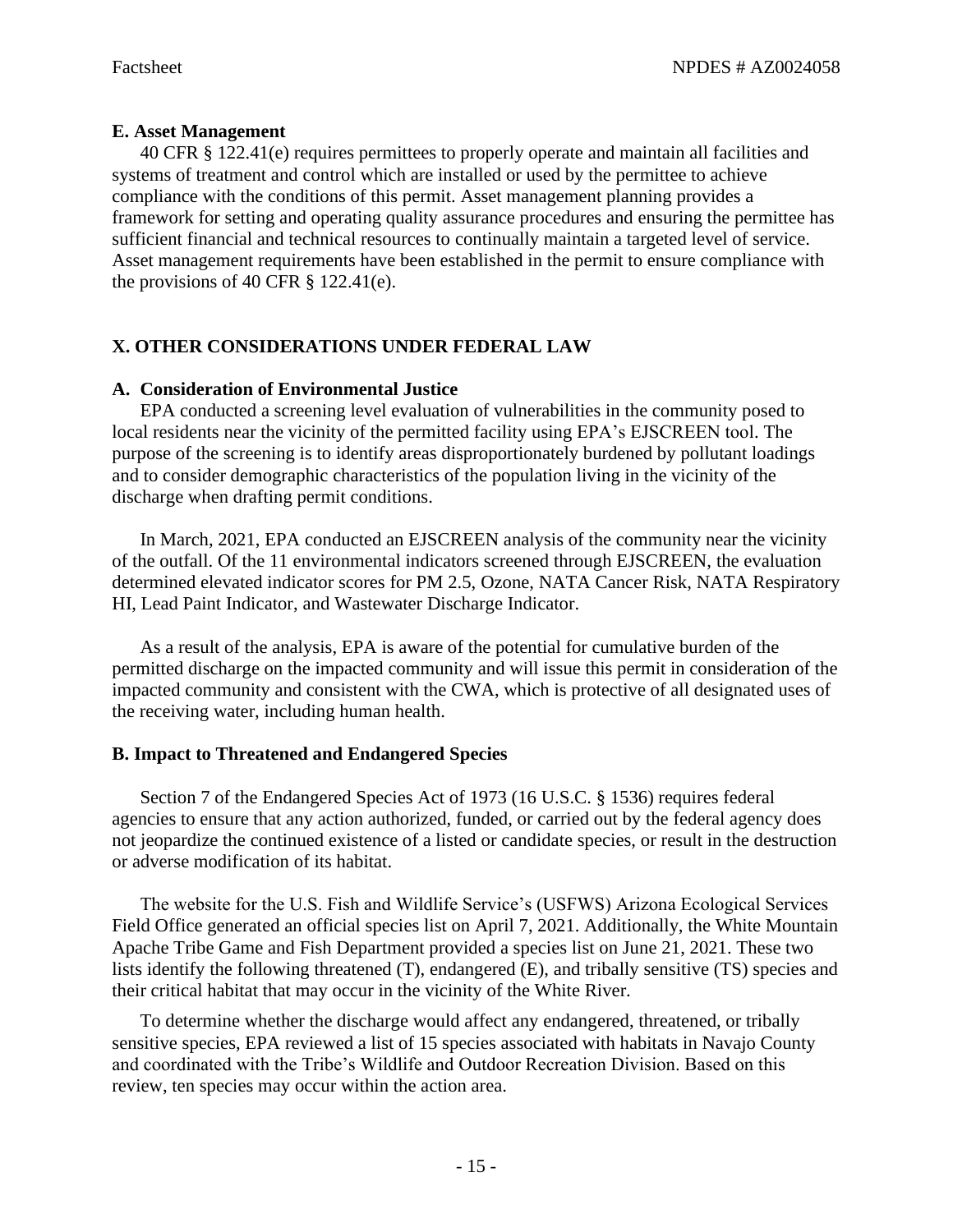| <b>Status</b> | <b>Species/Listing Name</b>                                            | <b>Critical</b><br><b>Habitat</b> |
|---------------|------------------------------------------------------------------------|-----------------------------------|
| E             | Southwestern Willow Flycatcher ( <i>Empidonax</i><br>traillii extimus) | N <sub>0</sub>                    |
| E             | New Mexico Meadow Jumping Mouse (Zapus<br>hudsonius luteus)            | N <sub>0</sub>                    |
| E             | Mexican Wolf (Canis lupus baileyi)                                     | N <sub>0</sub>                    |
| T             | Narrow-headed Gartersnake (Thamnophis<br>rufipunctatus)                | N <sub>0</sub>                    |
| T             | Mexican Spotted Owl (Strix occidentalis lucida)                        | $Yes^{(1)}$                       |
| T             | Yellow-billed Cuckoo (Coccyzus americanus)                             | $Yes^{(2)}$                       |
| T             | Northern Mexican Gartersnake (Thamnophis eques<br><i>megalops</i> )    | $Yes^{(3)}$                       |
| T             | Chiricahua Leopard Frog (Rana chiricahuensis)                          | N <sub>0</sub>                    |
| T             | Apache Trout (Oncorhynchus apache)                                     | N <sub>0</sub>                    |
| <b>TS</b>     | Bald Eagle (Haliaeetus leucocephalus)                                  | N <sub>o</sub>                    |

(1) Mexican spotted owl critical habitat has been designed east of the action area within Apache National Forest and northwest of the action area near Payson, AZ. This critical habitat is not located in the action area.

- (2) Yellow-billed cuckoo critical habitat has been designed south of the action area near Safford, AZ, and northwest of the action area near Payson, AZ. This critical habitat is not located in the action area.
- (3) Northern Mexican gartersnake critical habitat has been designed northwest of the action area near Payson, AZ. This critical habitat is not located in the action area.

The action area is defined as the Whiteriver Sewage Lagoons facility, the stretch of unnamed stream between Outfall 001 and where the unnamed stream meets White River, and White River until the confluence of White River and Black River to form Salt River. The action area does not include the Salt River, as the discharge from the facility is limited and the treated effluent is heavily diluted when White River combines with Black River to form Salt River and will have no discernible effect on Salt River. The proposed permit contains limits to protect the designated uses of the receiving water, including warmwater habitat and wildlife, and does not involve physical habitat alteration or change in flow.

The following ESA effects discussion does not include the monarch butterfly (*Danaus plexippus*) or Arizona toad (*Anaxyrus microscaphus*), as these are both candidate species. Candidate species do not have statutory protection under the ESA although FWS encourages cooperative conservation efforts for these species.

#### **Southwestern Willow Flycatcher (***Empidonax traillii extimus***)**

The southwestern willow flycatcher is typically found in dense cottonwood and willow along streams, river, and wetlands. Arizona is part of the historic range of this species. There have been reported but unverified sightings of this species along the White River, which is the receiving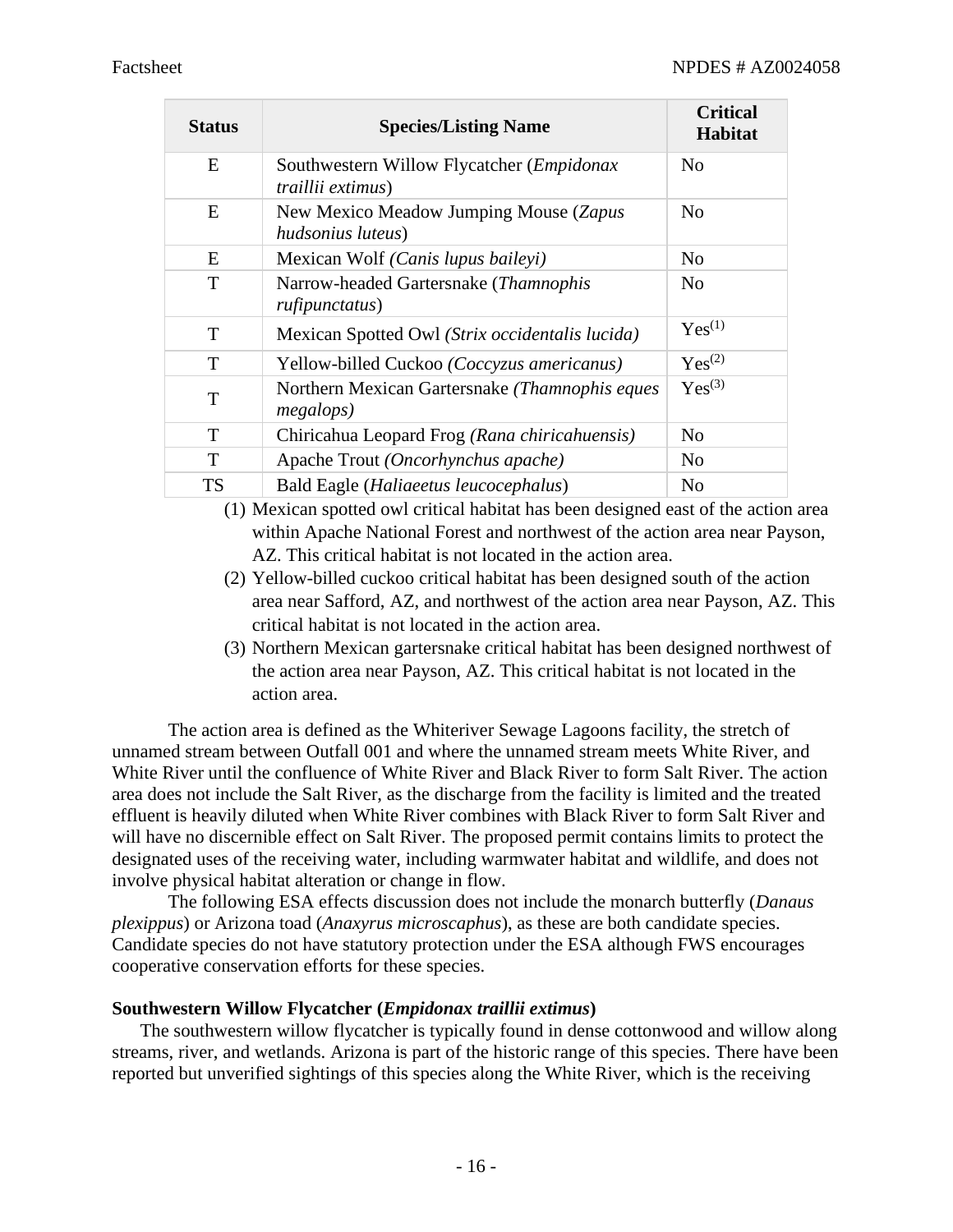water. No pairing or nesting activity has been verified by the WMAT Game and Fish Department.

Based on best available information provided by the WMAT Game and Fish Department, this species does not occur within the action area. Thus, EPA has determined that the action will not affect the southwestern willow flycatcher.

## **New Mexico Meadow Jumping Mouse (***Zapus hudsonius luteus***)**

The New Mexico meadow jumping mouse is typically found in dense riparian/wetland vegetation near perennial moving water up to an elevation of 8,000 feet. This species is semiaquatic, as they can use their hind feet for swimming. New Mexico jumping mice use microhabitats of dense sedges on moist soil along the edges of perennial water, and foraging territories may extend up to 300 feet along stream banks. This species nests in dry soils near foraging habitat, and individuals eat grasses, forbs, fruits, insects, snails, slugs, and millipedes. New Mexico meadow jumping mice are not found in meadows or grasslands without perennial water and riparian food sources.

Recent checks for potential preferred habitat and observational surveys in the action area conducted by WMAT Fish and Game Department have been negative. Based on best available information, this species doesn not occur within the action area. Thus, EPA has determined that the action will not affect this species.

# **Mexican Gray Wolf (***Canis lupus baileyi***)**

Mexican wolves are an endangered subspecies of gray wolf found in the Southwestern United States. A non-essential, experimental population of Mexican Gray wolves exists on Tribal lands. According to federal regulations (50 C.F.R. 17.83(a)), a listed species determined not to be essential to the survival of that species and not occurring within the National Park System or National Wildlife Refuge System shall be treated as a species proposed to be listed under the ESA as a threatened species. EPA is required to confer with the Service on any action which is likely to jeopardize the continued existence of any proposed species. (50 C.F.R. 402.10(a)). Therefore, EPA is required to confer with FWS on any action which is likely to jeopardize the continued existence of the Mexican Gray Wolf.

Wolves were released off-Reservation in March of 1998 and were first documented on the Reservation in June of the same year. They have since been allowed by the Tribe to establish home range territories on the Reservation. Mexican wolves are managed under the White Mountain Apache Tribe-Mexican Wolf Management Plan and a Cooperative Agreement with USFWS.

Habitat for this species is primarily associated with forested mountainous terrain generally occurring above 4,500 ft. in elevation in or near woodlands of pine, oak or pinyonjuniper, interspersed with grasslands. Based on this information, the non-essential, experimental population of Mexican wolves may occur in the action area near the White River.

Mexican gray wolves could be exposed to the treated effluent directly through drinking water from the receiving waters. Effects from ingestion of the treated effluent are expected to be minimal, as the treated effluent does not show levels of toxic pollutants that would be toxic to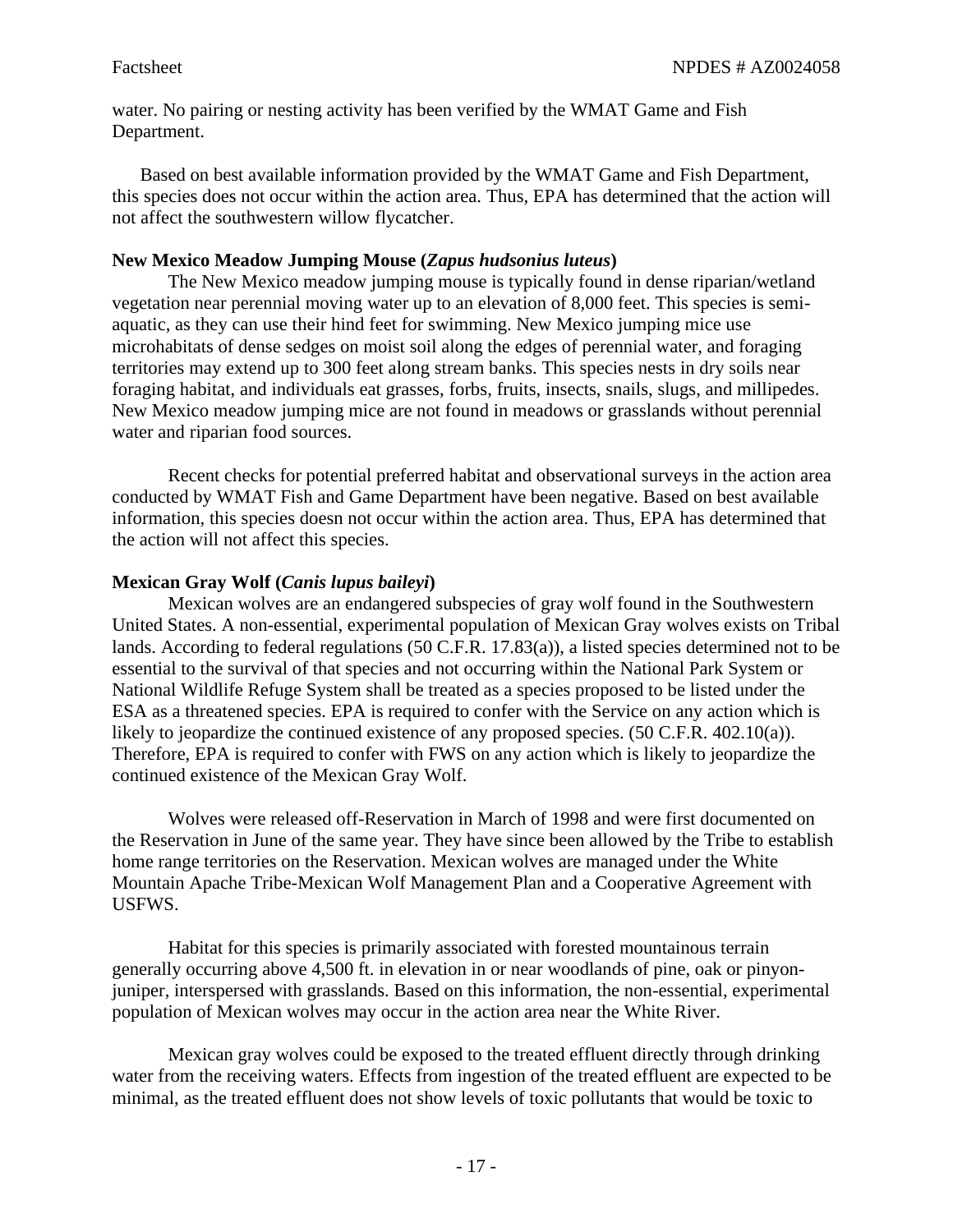large animals such as wolves. Due to the unlikelihood of exposure, and minimal effects expected if exposure were to occur, EPA has determined that the action will not jeopardize the continued existence of the Mexican gray wolf.

#### **Narrow-headed Gartesnake (***Thamnophis rufipunctatus***)**

Narrow-headed gartersnakes are typically found in or near clear cool perennial streams near evergreen and broadleaf deciduous trees at elevations from 2,200 to 8,000 feet. Narrow-headed gartersnakes are almost strictly aquatic, as they are typically seen in the water or on the bank within 3-4ft of the stream. Individuals feed on native and non-native fish, as well as frogs, toads, and tadpoles. Narrow-headed gartersnakes often shelter under rocks or in a stream, and hibernate from October/November to March in rocky outcrops, rocky slopes, and rock piles.

There have been no sightings of the narrow-headed gartersnake in the action area during surveys conducted by WMAT Fish and Game Department. Based on best available information, this species does not occur within the action area. Thus, EPA has determined that the action will not affect this species.

## **Mexican Spotted Owl** *(Strix occidentalis lucida)*

Mexican spotted owls are territorial, and are typically found in old-growth forests with over 40 percent canopy cover near some type of water source. Mexican spotted owls feed mainly on mammals, but may also eat birds, bats, reptiles, and arthropods. The two activities that significantly impact spotted owls are the removal or opening of old-growth forests that results in forest fragmentation and human activity that may cause owls to abandon a foraging, nesting, or roosting area.

Based on information from White Mountain Apache Game and Fish Department, there are no Mexican spotted owl territories within the action area and there is no preferred habitat for Mexican spotted owls within the action area. Based on best available information, this species does not occur within the action area. Thus, EPA has determined that the action will not affect this species.

#### **Yellow-billed Cuckoo (***Coccyzus americanus***)**

The yellow-billed cuckoo is a migratory bird species that breeds in the United States and is known to occur in Arizona. Yellow-billed cuckoo habitat is characterized by dense vegetation with water nearby (e.g. dense thickets along a stream). In the western United States, nests are often established in willows along streams and rivers. Yellow-billed cuckoos feed on insects, fruits, reptiles, and amphibians. The main cause of decline for this species is habitat destruction due to riparian areas being converted to farmland.

In recent surveys conducted by WMAT Game and Fish Department, there have been no sightings of the yellow-billed cuckoo in the action area. Based on best available information, this species does not occur within the action area. Thus, EPA has determined that the action will not affect this species.

#### **Northern Mexican Gartersnake (***Thamnophis eques megalops***)**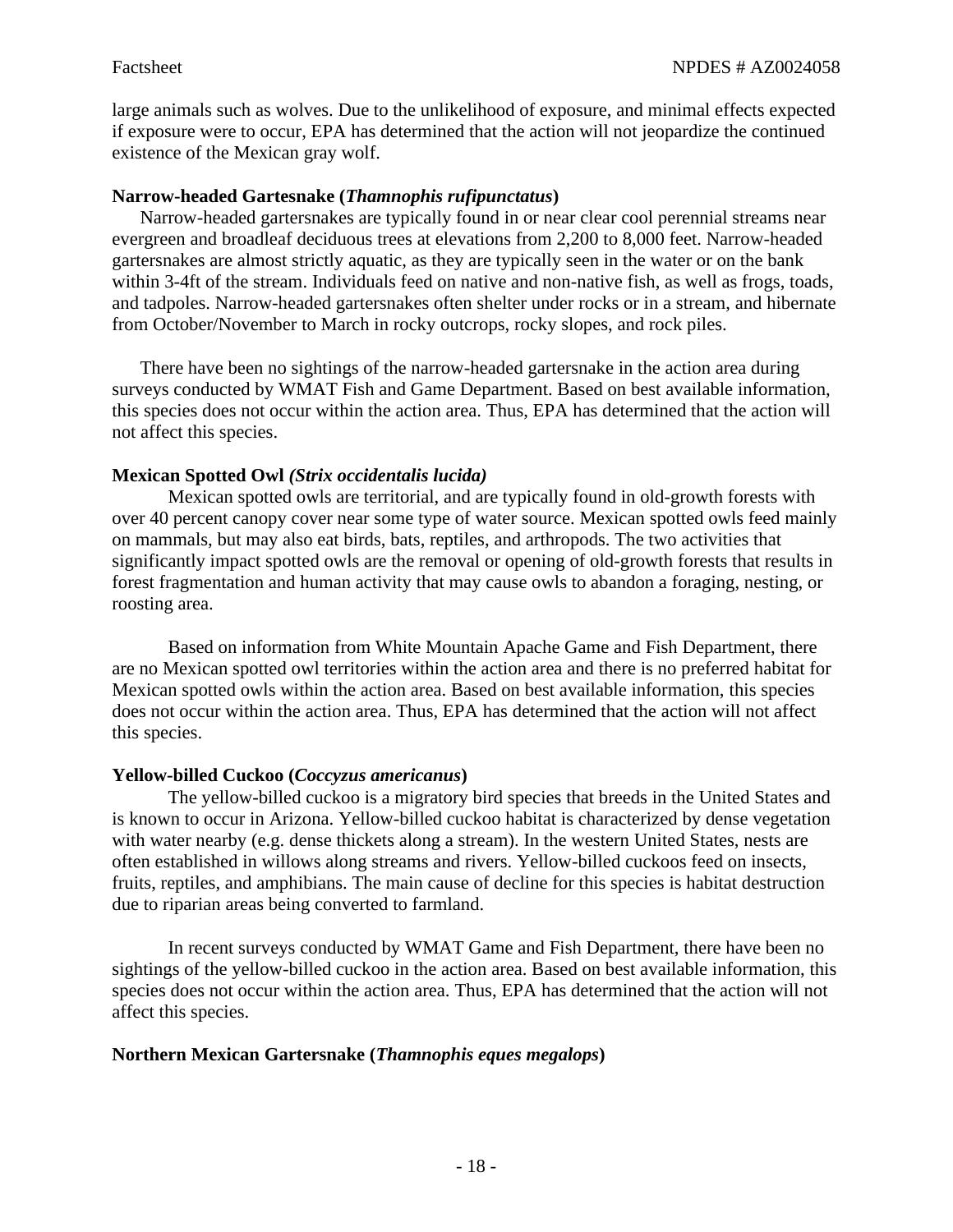Northern Mexican gartersnakes occur in riparian environments including river habitats and stock tanks. They feed primarily on native fish and leopard frogs. They may also eat earthworms, leeches, lizards, rodents, and various amphibians.

Northern Mexican gartersnakes have only been documented historically on the far southeastern area of the White Mountain Apache Reservation in surveys conducted by the WMAT Game and Fish Department. Thus, based on best available information, this species does not occur within the action area. EPA has determined that the action will not affect this species.

## **Chiricahua Leopard Frog (***Rana chiricahuensis***)**

Chiricahua leopard frogs occur in perennial waters such as ponds, tanks, wet meadows, and small streams, typically between 3,000 and 9,000 feet of elevation. They are currently restricted to springs, livestock tanks, and streams in the upper portion of watersheds with minimal nonnative predators. Adult frogs eat invertebrates, fish, and amphibians. Tadpoles primarily eat small food such as vegetative matter, small diatoms, and bacteria. Chiricahua leopard frogs are vulnerable to predation and competition by nonnative species. Additionally, individuals are negatively affected by Chytridiomycota skin fungi and eggs may be negatively affected by stream sedimentation.

No Chiricahua leopard frogs have been seen during observational surveys within the action area conducted by WMAT Game and Fish Department, and it is highly unlikely this species occurs within the action area due to the introduction of bullfrogs, non-native trout, and crayfish into waters in close proximity to the discharge. Based on best available information, this species does not occur within the action area. Thus, EPA has determined that the action will not affect this species. EPA has determined that the action will not affect the Chiricahua leopard frog.

#### **Apache Trout (***Oncorhynchus apache***)**

The Apache trout is a species of trout that inhabit cold water streams in the White Mountains, typically above 8000 feet in elevation. Individuals typically inhabit pools and streams, and feed on aquatic and terrestrial insects and other invertebrates. White River is a warm river below 8000 feet in elevation, has a designated use of warmwater habitat, and does not have a designated use of coldwater habitat. This species may intermittently occur due to upriver stocking for "put and take" fishing, but because of the higher water temperatures the river does not provide suitable habitat and the species is highly unlikely to persist regardless of the presence of the permitted effluent; thus EPA has determined that the action will not affect the Apache trout.

# **Bald Eagle (***Haliaeetus leucocephalus***)**

Bald eagles are no longer listed as threatened or endangered under the ESA. Bald eagles are identified as a tribally sensitive species and actions on the White Mountain Apache Reservation that may affect bald eagles may affect tribal interests. It is EPA's policy to coordinate with tribes and to consult on a government-to-government basis when EPA actions and decisions may affect tribal interests. EPA has coordinated with the White Mountain Apache Game and Fish Department to evaluate potential effects of the permit on bald eagles.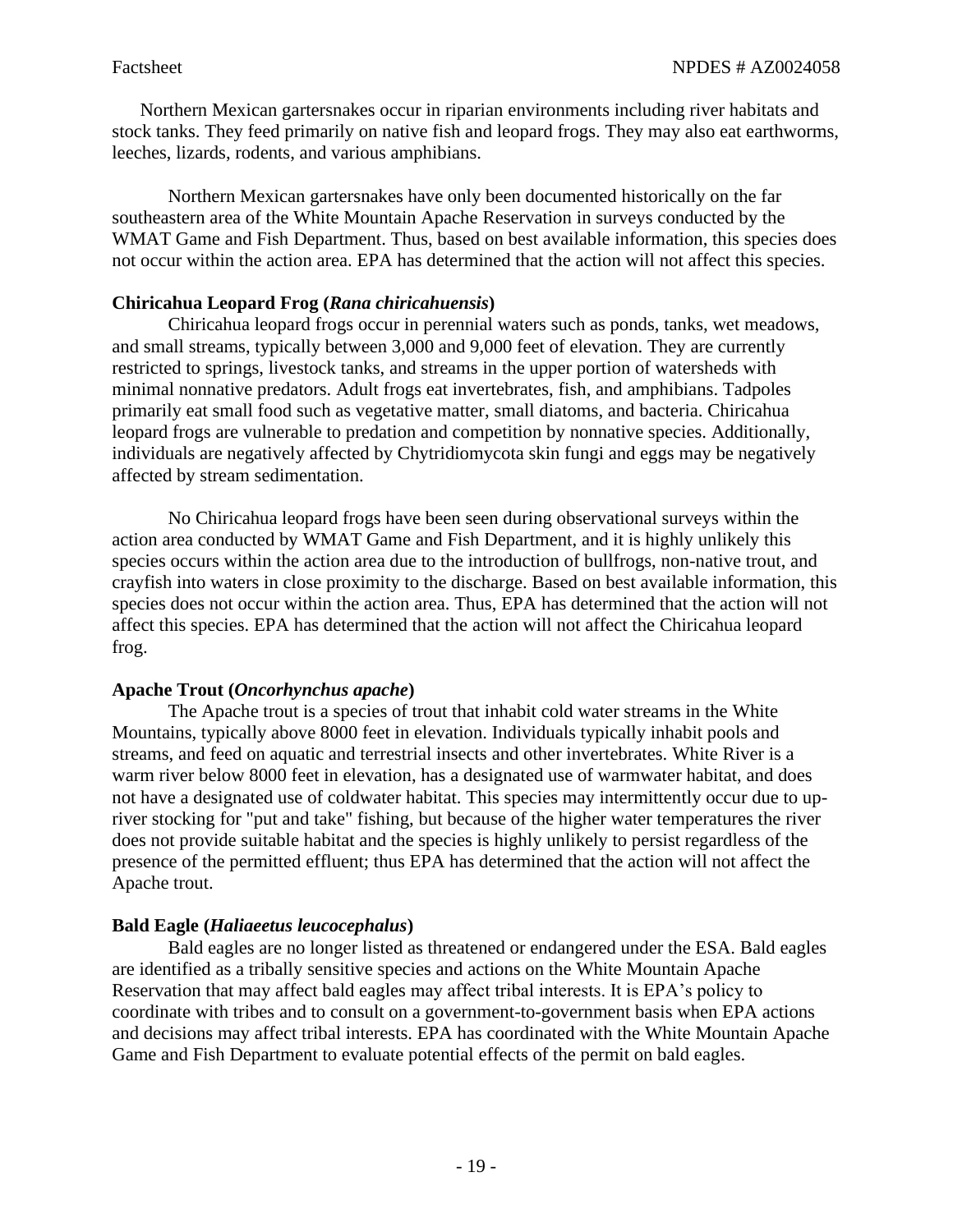The White Mountain Apache Reservation is within the wintering range of the bald eagle with a small resident and nesting population within the Salt River Canyon and other tributaries. Bald eagle populations on the reservation are highly variable depending upon the severity of the winter season and availability of prey. The bald eagle has a large territory range with most feeding associated with foraging near lakes, streams, and ponds. Some foraging of carrion is also observed away from water sources.

The Wildlife and Outdoor Recreation Division has concluded that the permit is highly unlikely to cause adverse effects to bald eagles and has not requested any revisions for protection of bald eagles.

#### **Conclusion**

EPA has determined reissuance of the NPDES permit for Whiteriver Sewage Lagoons will not affect the southwestern willow flycatcher, Mexican spotted owl, Apache trout, bald eagle, New Mexico meadow jumping mouse, narrow-headed gartersnake, yellow-billed cuckoo, norther Mexican gartersnake, or Chiricahua leopard frog. EPA has determined reissuance of the NPDES permit for the Whiteriver Sewage Lagoons will not jeopardize the continued existence of the Mexican gray wolf. EPA has determined reissuance of the NPDES permit for the Whiteriver Sewage Lagoons will not affect critical habitat for the Mexican spotted owl, yellowbilled cuckoo, or northern Mexican gartersnake because there is no critical habitat within the WMAT reservation.

EPA will provide USFWS with copies of the draft fact sheet and the draft permit during the public notice period.

#### **C. Impact to Coastal Zones**

The Coastal Zone Management Act (CZMA) requires that Federal activities and licenses, including Federally permitted activities, must be consistent with an approved state Coastal Management Plan (CZMA  $\S$ § 307(c)(1) through (3)). Section 307(c) of the CZMA and implementing regulations at 40 CFR § 930 prohibit EPA from issuing a permit for an activity affecting land or water use in the coastal zone until the applicant certifies that the activity complies with the State (or Territory) Coastal Zone Management program, and the State (or Territory) or its designated agency concurs with the certification.

The permit does not affect land or water use in the coastal zone.

#### **D. Impact to Essential Fish Habitat**

The 1996 amendments to the Magnuson-Stevens Fishery Management and Conservation Act (MSA) set forth a number of new mandates for the National Marine Fisheries Service, regional fishery management councils and other federal agencies to identify and protect important marine and anadromous fish species and habitat. The MSA requires Federal agencies to make a determination on Federal actions that may adversely impact Essential Fish Habitat (EFH).

The permit contains technology-based effluent limits and numerical and narrative water quality-based effluent limits as necessary for the protection of applicable aquatic life uses. The permit does not directly discharge to areas of essential fish habitat. Therefore, EPA has determined that the permit will not adversely affect essential fish habitat.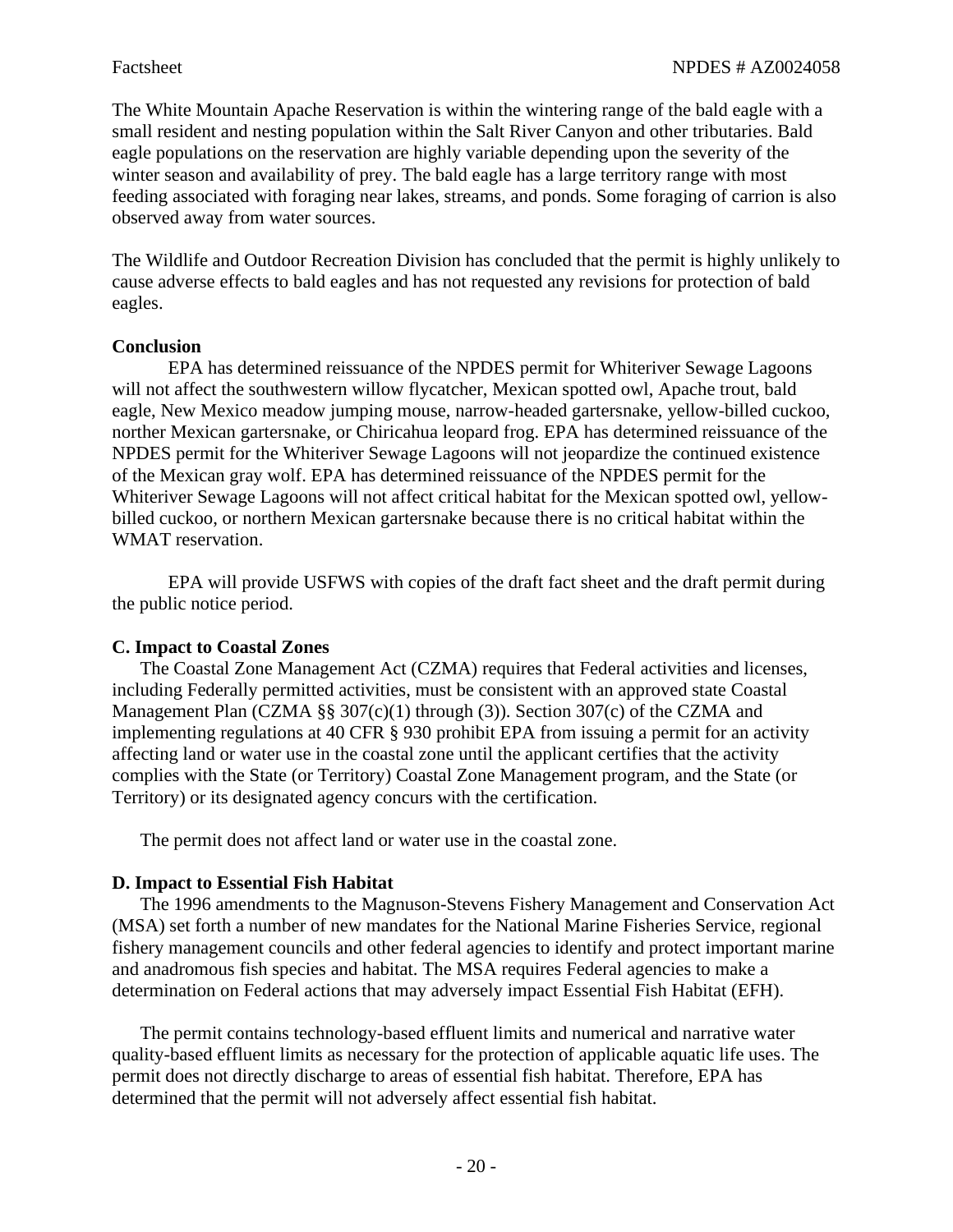# **E. Impact to National Historic Properties**

Section 106 of the National Historic Preservation Act (NHPA) requires federal agencies to consider the effect of their undertakings on historic properties that are either listed on, or eligible for listing on, the National Register of Historic Places. Pursuant to the NHPA and 36 CFR §  $800.3(a)(1)$ , EPA is making a determination that issuing this NPDES permit does not have the potential to affect any historic properties or cultural properties. As a result, Section 106 does not require EPA to undertake additional consulting on this permit issuance.

# **F. Water Quality Certification Requirements** (40 CFR §§ 124.53 and 124.54)

For States, Territories, or Tribes with EPA approved water quality standards, on August 24, 2021, EPA requested certification from the White Mountain Apache Tribe that the permit will meet all applicable water quality standards. Certification under section 401 of the CWA shall be in writing and shall include the conditions necessary to assure compliance with referenced applicable provisions of sections 208(e), 301, 302, 303, 306, and 307 of the CWA and appropriate requirements of Territory law. EPA cannot issue the permit until the White Mountain Apache Tribe has granted certification under 40 CFR § 124.53 or waived its right to certify. If the White Mountain Apache Tribes does not respond within 60 days of August 24, 2021, it will be deemed to have waived certification.

# **XI. STANDARD CONDITIONS**

# **A. Reopener Provision**

In accordance with 40 CFR §§ 122 and 124, this permit may be modified by EPA to include effluent limits, monitoring, or other conditions to implement new regulations, including EPAapproved water quality standards; or to address new information indicating the presence of effluent toxicity or the reasonable potential for the discharge to cause or contribute to exceedances of water quality standards.

# **B. Standard Provisions**

The permit requires the permittee to comply with EPA Region IX Standard Federal NPDES Permit Conditions.

# **XII. ADMINISTRATIVE INFORMATION**

# **A. Public Notice** (40 CFR § 124.10)

The public notice is the vehicle for informing all interested parties and members of the general public of the contents of a draft NPDES permit or other significant action with respect to an NPDES permit or application.

# **B. Public Comment Period** (40 CFR § 124.10)

Notice of the draft permit will be placed on the EPA website, with a minimum of 30 days provided for interested parties to respond in writing to EPA. The draft permit and fact sheet will be posted on the EPA website for the duration of the public comment period. After the closing of